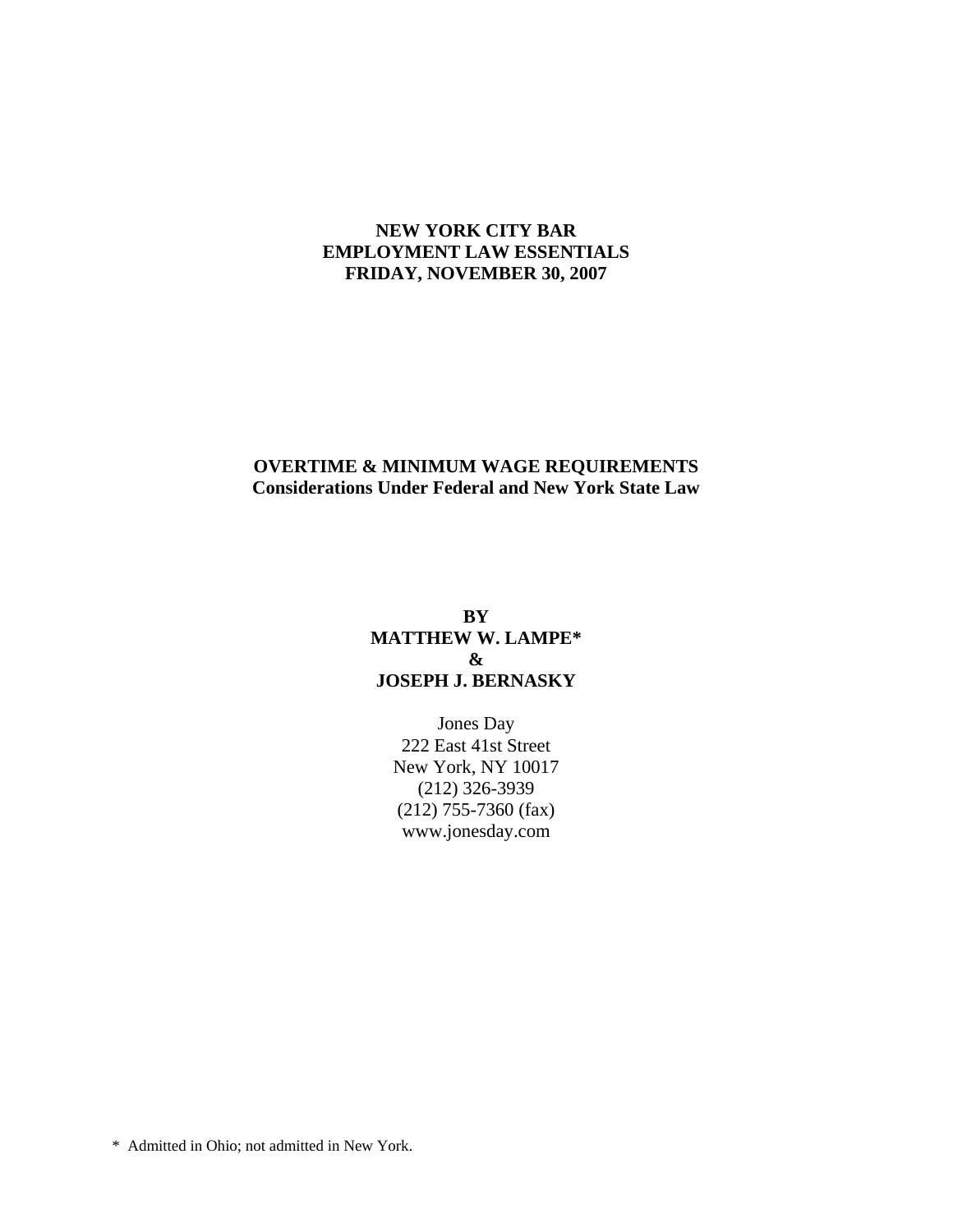# **TABLE OF CONTENTS**

# **Page**

| I. |    |    |               | CALCULATING OVERTIME RATES & MINIMUM WAGE REQUIREMENTS 1              |  |  |  |
|----|----|----|---------------|-----------------------------------------------------------------------|--|--|--|
|    | A. |    |               |                                                                       |  |  |  |
|    |    | 1. |               | Do Your Employees Need To Be Paid Overtime? FLSA Exemptions 1         |  |  |  |
|    |    |    | a.            |                                                                       |  |  |  |
|    |    |    | b.            |                                                                       |  |  |  |
|    |    |    |               |                                                                       |  |  |  |
|    |    |    |               | (2)                                                                   |  |  |  |
|    |    |    | $C_{\bullet}$ |                                                                       |  |  |  |
|    |    |    |               |                                                                       |  |  |  |
|    |    |    |               | (2)                                                                   |  |  |  |
|    |    |    |               | (3)                                                                   |  |  |  |
|    |    |    |               | (i)                                                                   |  |  |  |
|    |    |    |               |                                                                       |  |  |  |
|    |    |    |               | (4)                                                                   |  |  |  |
|    |    |    |               | (5)                                                                   |  |  |  |
|    |    | 2. |               | How to Calculate Overtime Payments - What to Include in an Employee's |  |  |  |
|    |    |    | a.            |                                                                       |  |  |  |
|    |    |    |               |                                                                       |  |  |  |
|    |    |    |               | (2)                                                                   |  |  |  |
|    |    |    |               | (3)                                                                   |  |  |  |
|    |    |    |               | Premium Pay for Hours in Excess of Daily or Weekly<br>(i)             |  |  |  |
|    |    |    |               | (ii) Premium Pay for Work on Weekends and Other "Special              |  |  |  |
|    |    |    |               |                                                                       |  |  |  |
|    |    |    |               | (4) Overtime Payments for Salaried Non-Exempts: The Fluctuating       |  |  |  |
|    |    |    |               | (5) Calculating Overtime in Light of Commission Payments  13          |  |  |  |
|    |    | 3. |               |                                                                       |  |  |  |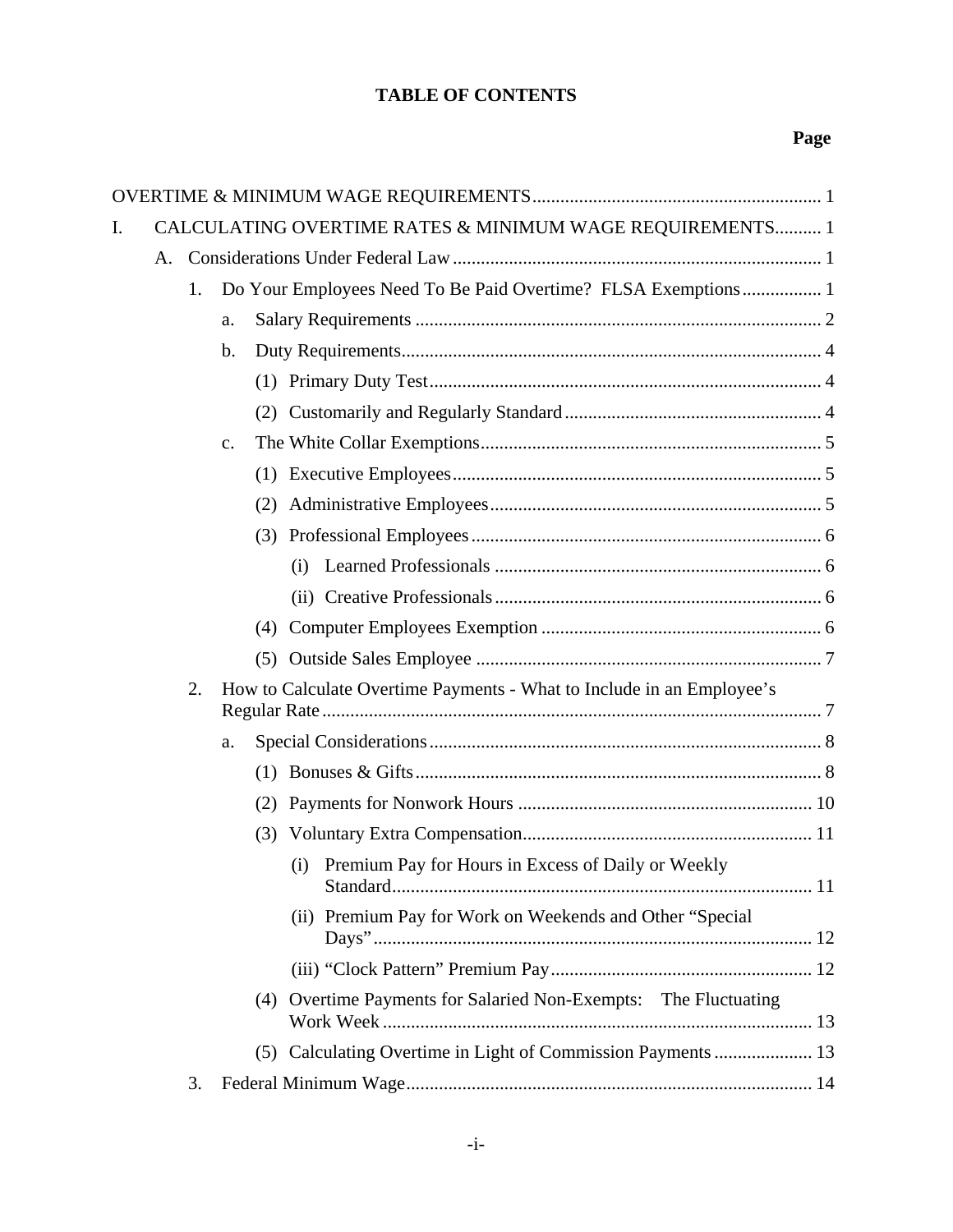|      | <b>B.</b> |    |                |                                                                   |  |  |  |
|------|-----------|----|----------------|-------------------------------------------------------------------|--|--|--|
|      |           | 1. |                |                                                                   |  |  |  |
|      |           |    | a.             | Credits and Allowances and Other Offsets for the Minimum Wage  15 |  |  |  |
|      |           | 2. |                |                                                                   |  |  |  |
|      |           |    | a.             |                                                                   |  |  |  |
|      |           |    | b.             |                                                                   |  |  |  |
|      |           |    | $\mathbf{c}$ . |                                                                   |  |  |  |
|      |           | 3. |                |                                                                   |  |  |  |
|      |           |    | a.             |                                                                   |  |  |  |
|      |           |    | b.             |                                                                   |  |  |  |
|      |           |    |                |                                                                   |  |  |  |
|      |           |    | $\mathbf{c}$ . |                                                                   |  |  |  |
|      |           | 4. |                |                                                                   |  |  |  |
|      |           | 5. |                |                                                                   |  |  |  |
|      |           |    | a.             | Second Circuit Seeks Clarification on Definition of "Employee" 20 |  |  |  |
|      |           |    | b.             | Commissioned Salespersons Terms of Employment Should Be in        |  |  |  |
| II.  |           |    |                |                                                                   |  |  |  |
| III. |           |    |                |                                                                   |  |  |  |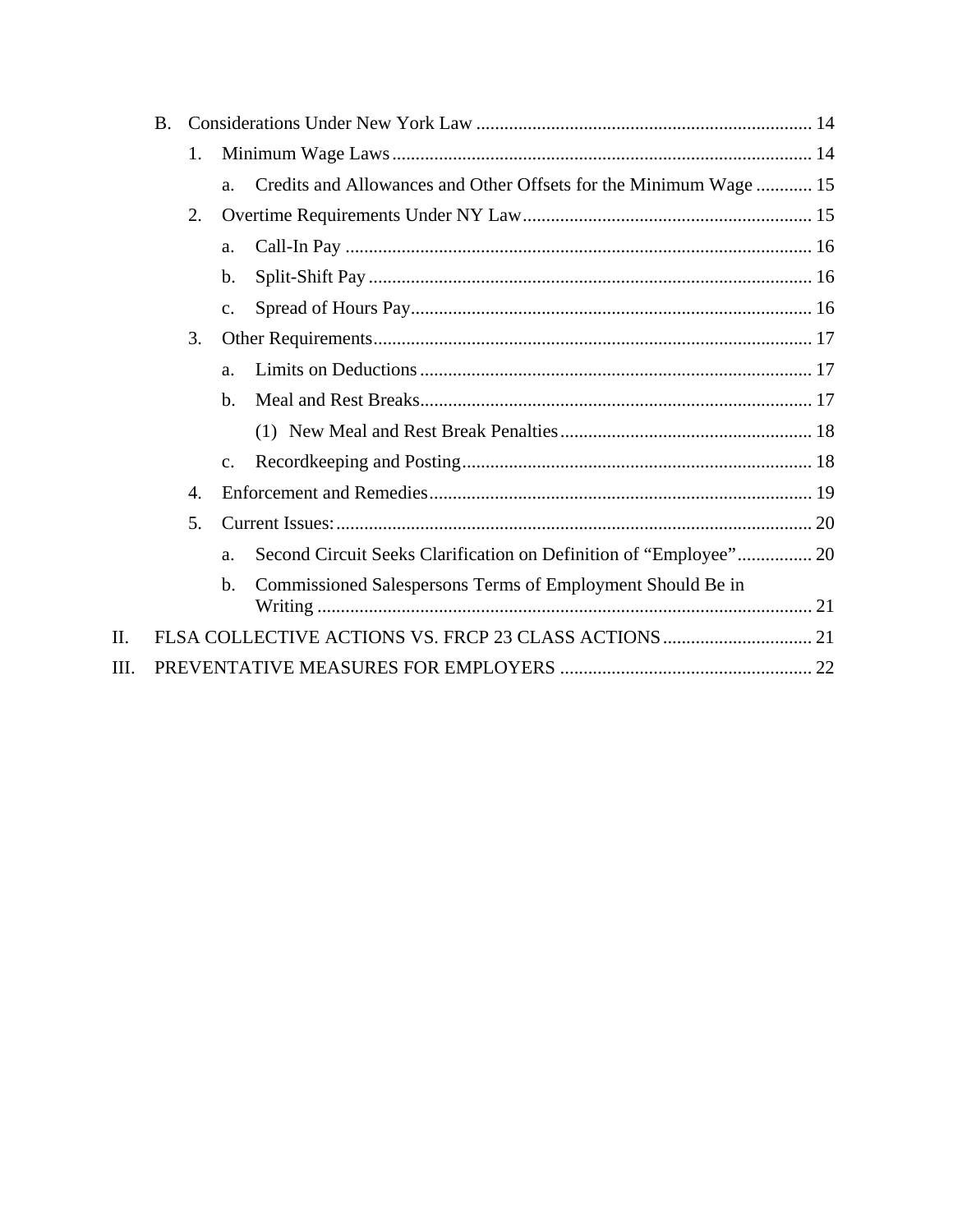# **OVERTIME & MINIMUM WAGE REQUIREMENTS By Matthew W. Lampe and Joseph J. Bernasky\***

This paper provides an overview of overtime and minimum wage requirements under both federal and New York state law. This paper is, of course, not exhaustive of all requirements under either set of laws, but rather covers some of the more important provisions and highlights more current issues. The paper also provides suggestions for steps an employer may take in order to minimize exposure to wage-and-hour claims, which have sparked significant interest as of late, especially in the form of class or collective actions.

# **I. CALCULATING OVERTIME RATES & MINIMUM WAGE REQUIREMENTS**

# **A. Considerations Under Federal Law**

The Fair Labor Standards Act, 29 U.S.C. § 201, *et seq.* ("FLSA"), requires employers to pay non-exempt employees overtime at a rate of 1 ½ times their "regular rate" of pay for all work performed in excess of 40 hours per week. 29 U.S.C. § 207(a)(1). In order to properly calculate overtime rates, employers must consider a variety of factors. In the first instance, the employer must determine whether the employee is even entitled to overtime pay, or whether the employee qualifies as an exempt employee under the FLSA. Once the employer concludes that the employee does indeed qualify for overtime, the employer must then determine the proper calculation for overtime payments, paying heed to what compensation should be included in the calculation of the employee's regular rate, and how to properly incorporate such compensation under the FLSA.

# **1. Do Your Employees Need To Be Paid Overtime? FLSA Exemptions**

The overtime requirements of the FLSA are subject to a number of exemptions. *See* 29 U.S.C. § 213. The so-called "white collar" exemptions tend to be the exemptions most frequently discussed. Pursuant to the statute, the FLSA overtime requirements do not apply to

> [A]ny employee employed in a bona fide executive, administrative, or professional capacity (including any employee employed in the capacity of academic administrative personnel or teacher in elementary or secondary schools), or in the capacity of outside salesman (as such terms are defined and delimited from time to time by regulations of the Secretary ….)

29 U.S.C. § 213(a)(1). In 2004, the U.S. Department of Labor issued final regulation fleshingout the scope of the "white collar" exemptions as they apply to executive employees, administrative employees, professional employees, computer employees, and outside sales employees. Pursuant to the regulations, job titles alone are insufficient to establish exempt status; a determination of exempt status must be made on (a) the employee's salary and (b) whether he or she performs the requisite duties for the particular exemption. 29 C.F.R. § 541.2. Moreover,

 <sup>\*</sup> Matthew W. Lampe is a partner and Joseph J. Bernasky is a associate in the Labor & Employment section of Jones Day's New York office. The views expressed in this article are solely those of the authors, and should not be attributed to the authors' firm or its clients.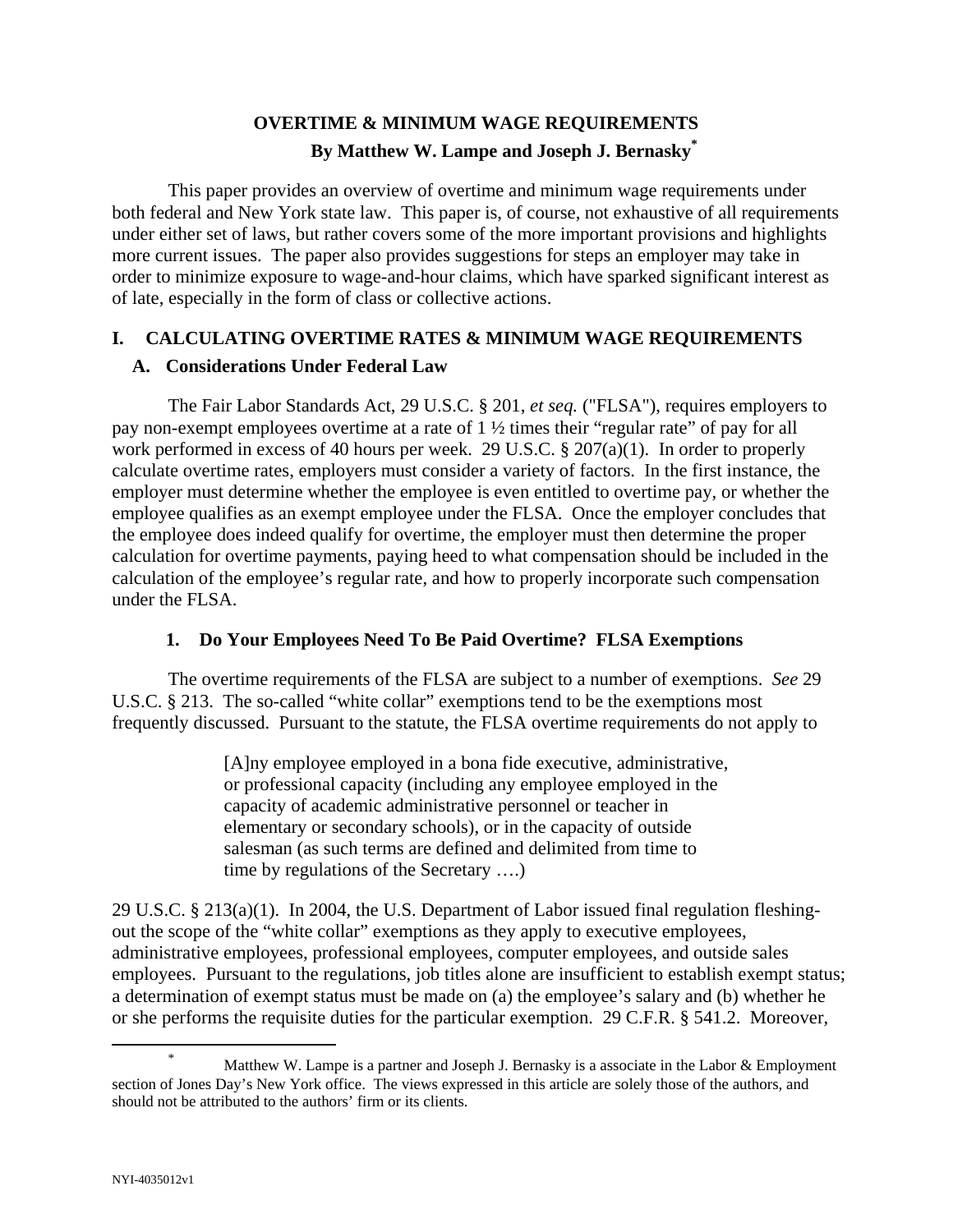the regulations exclude a number of employees who do not qualify for the "white collar" exemptions. *See* 29 C.F.R. § 541.3.

### **a. Salary Requirements**

As an initial matter, in order to qualify as an exempt executive, administrative, or professional employee under section 213(a)(1), "an employee must be compensated on a *salary basis* at a rate of not less than \$445 per week ... exclusive of board, lodging, or other facilities." 29 C.F.R. § 541.600(a) (emphasis added).<sup>1</sup> (Note that these salary requirements do not apply to the outside sales employee exemption. *See* 29 C.F.R. § 541.500(c).) Though "the shortest period of payment that will meet this compensation requirement is one week[,]" the salary requirement can also be met by way of equivalent amounts of salary paid for periods of longer than one week (*i.e.* \$910 biweekly; \$985.83 semimonthly; \$1,971.66 monthly). 29 C.F.R. § 541.600(b). But, in the case of computer employees (discussed below), the salary requirement "may be met by compensation on an hourly basis at a rate of not less than \$27.63 an hour ...." 29 C.F.R. § 541.600(d). Employees who earn less than \$455 per week are guaranteed overtime. *See* 29 C.F.R. § 541.600. Employees with total annual compensation of at least \$100,000 (with at least \$455 per week on a salary or fee basis) are deemed exempt if they "customarily and regularly perform[]" (as defined below) any one or more of the functions of an executive, administrative, or professional employee. 29 C.F.R. § 541.601(a).

An employee is paid on a "salary basis" if the employee "regularly receives each pay period … a predetermined amount constituting all or part of the employee's compensation, which amount is not subject to reduction because of variations in the quality or quantity of the work performed." 29 C.F.R. § 541.602(a). Stated alternatively, subject to certain exceptions, "an exempt employee must receive the full salary for any week in which the employee performs any work without regard to the number of days or hours worked … An employee is not paid on a salary basis if deductions from the employee's predetermined compensation are made for absences occasioned by the employer or by the operating requirements of the business. If the employee is ready, willing and able to work, deductions may not be made for time when work is not available." *Id.*

The regulations provide that the following deductions from pay are exceptions to the general rule, noted above, that an employee must receive his or her full salary to satisfy the salary basis test:

- Deductions for absences from work for one or more full days for personal reasons other than sickness or disability. 29 C.F.R. § 541.602(b)(1).
- Deductions for absences of one or more full days occasioned by sickness or disability, including work related accidents, if the deduction is made in accordance with a bona fide plan, policy, or practice of providing compensation for loss of salary occasioned by such sickness or disability. 29 C.F.R. § 541.602(b)(2). Such deductions may be made before the employee has qualified under the plan, policy, or practice, and after

<sup>&</sup>lt;u>1</u> <sup>1</sup> "Administrative and professional employees may also be paid on a fee basis, as defined in § 541.605" 29 C.F.R. § 541.600(1).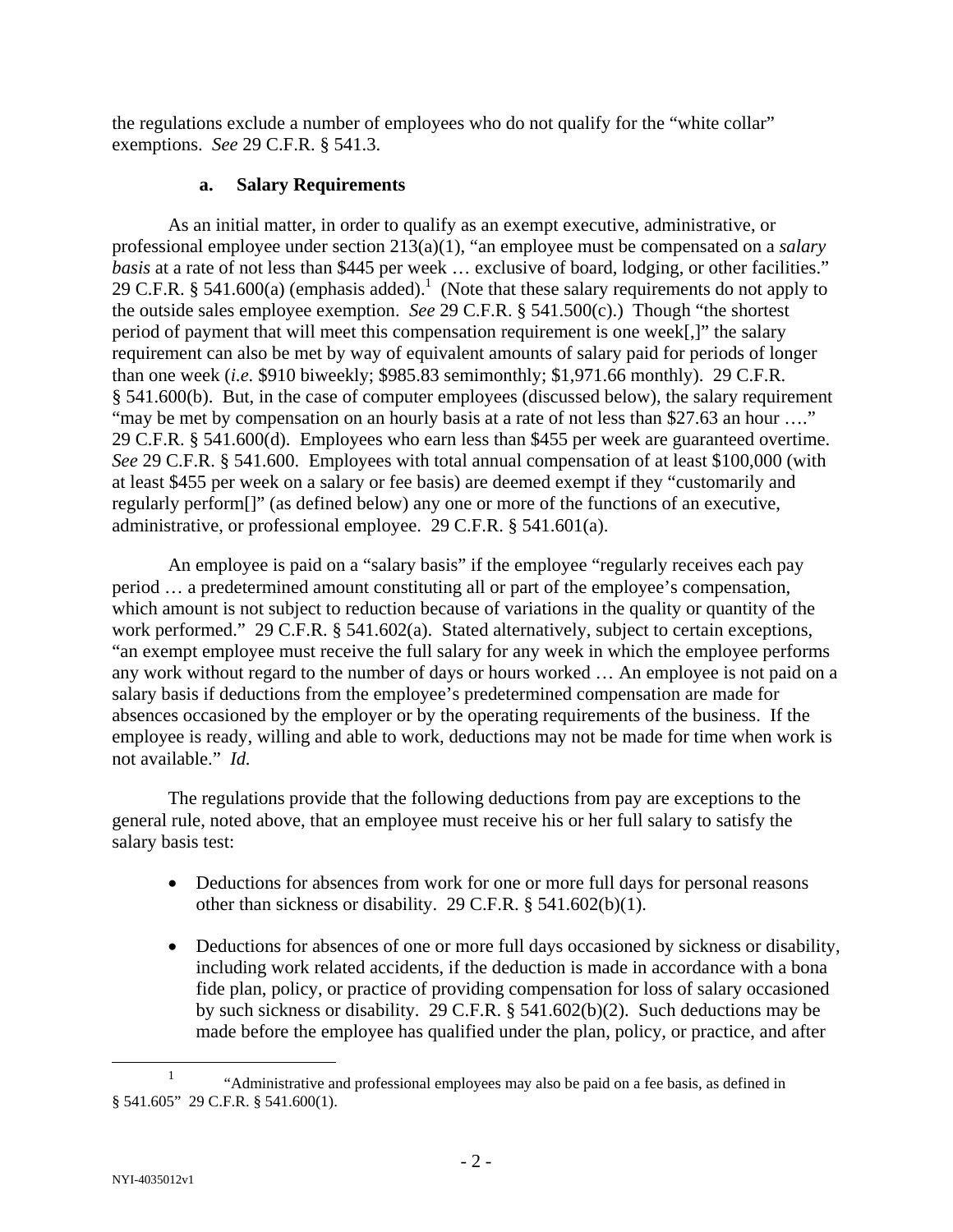the employee has exhausted the leave allowance there under. *Id.* Deductions for absences may also made if salary replacement benefits are provided under a State disability insurance law or under a State workers' compensation law. *Id.*

- Employers cannot make deductions for absences of an exempt employee due to jury duty, attendance as a witness, or temporary military leave. 29 C.F.R. § 541.602(b)(3). The employer can, however, offset any amounts received by an employee as jury fees, witness fees or military pay for a particular week against the salary due for that particular week without loss of the exemption. *Id.*
- Deductions for penalties imposed in good faith for infractions of safety rules of major significance. 29 C.F.R. § 541.602(b)(4).
- Deductions for unpaid disciplinary suspensions of one or more full days imposed (a) pursuant to a written policy applicable to all employees, and (b) in good faith for infractions of workplace conduct rules. 29 C.F.R. § 541.602(b)(5).
- An employer may pay a proportionate part of an employee's full salary for time actually worked in the first and last week of employment. 29 C.F.R. § 541.602(b)(6).
- An employer is not required to pay the full salary for weeks in which an exempt employee takes unpaid leave under the Family Medical Leave Act; an employer may pay a proportionate part of the full salary for time actually worked. 29 C.F.R.  $§ 541.602(b)(7).$

An employer who makes improper deductions will lose the exemption (1) during the time period in which the improper deductions were made, and (2) for employees working in the same job classification for the same manager responsible for the actual improper deductions, if the facts demonstrate that the employer did not intend to pay employees on a salary basis. 29 C.F.R. § 541.603. The regulations explain that an "actual practice" of making improper deductions demonstrates that the employer did not intend to pay employees on a salary basis. 29 C.F.R. § 541.603(a) (providing a series of factors to consider when determining whether an employer has an actual practice of making improper deductions). The regulations further provide that "isolated or inadvertent" deductions will not result in a loss of the exemption if the employer reimburses the employee. 29 C.F.R. § 541.603(c).

The regulations do provide a type of safe harbor for employers, pursuant to which the exemption will be not be lost for improper deductions if:

- The employer has a clearly communicated policy that prohibits the improper pay deductions specified in section 541.602(a) of the regulations;
- The policy includes a complaint mechanism;
- The employer reimburses employees for any improper deductions;
- The employer makes a good faith commitment to comply in the future; and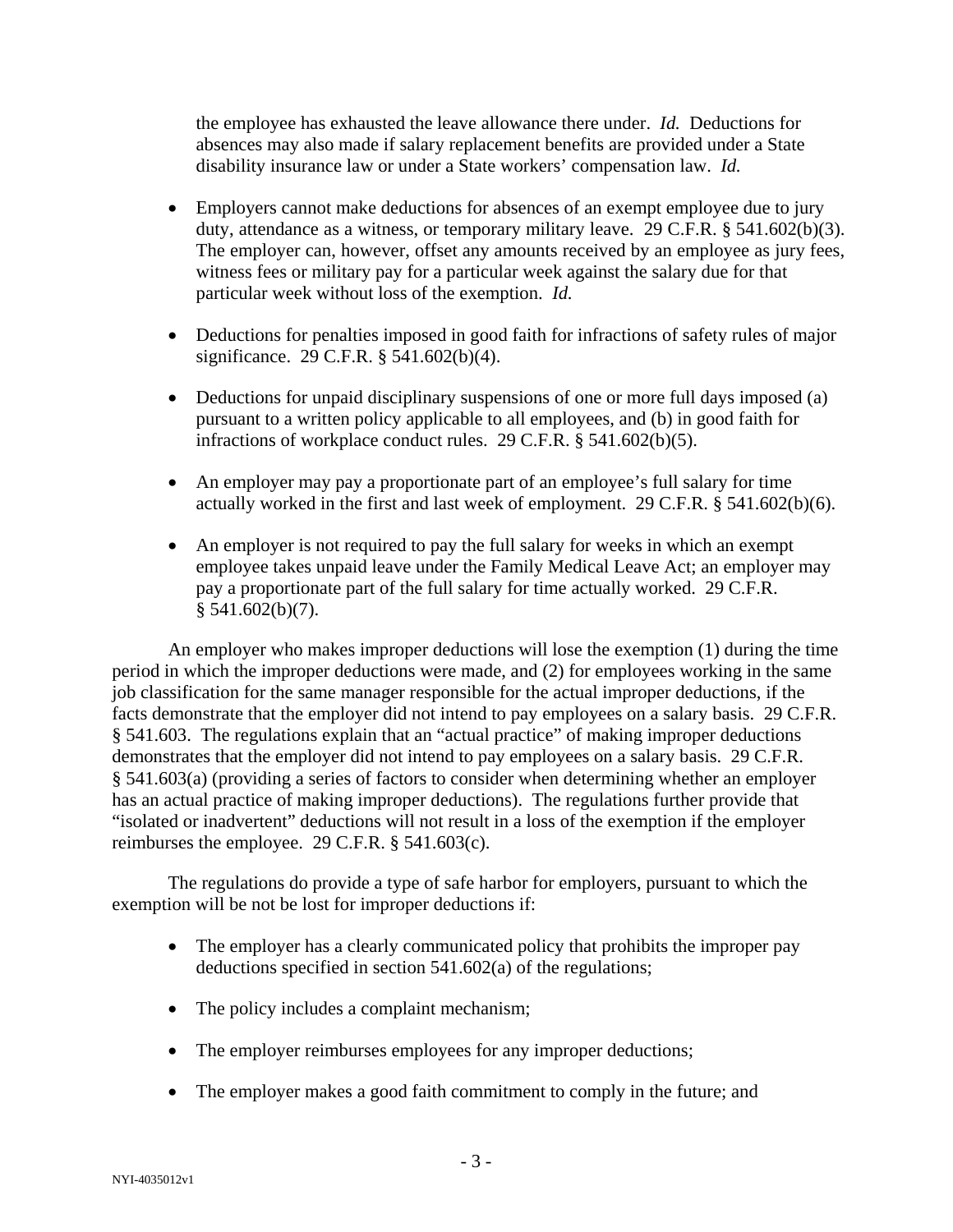• The employer does not willfully violate the policy by continuing to make improper deductions.

29 C.F.R. § 541.603(d). According to this provision, "[t]he best evidence of a clearly communicated policy is a written policy that was distributed to employees prior to the improper pay deductions by, for example, providing a copy of the policy to employees at the time of hire, publishing the policy in an employee handbook or publishing the policy on the employer's intranet." *Id.*

#### **b. Duty Requirements**

Once an employer determines that an employee satisfies the salary threshold discussed above, the employer must next determine whether the employee performs exempt duties, which is a two-fold determination. The employee must not only perform exempt duties under one of the white collar exemptions described below, but he or she must do so with a specified degree of regularity depending upon the employee's salary.

# **(1) Primary Duty Test**

Generally, in order for an employee to qualify for an exemption, the employee must meet the compensation requirement discussed above (at least \$455 per week on a salary basis), and the employee's "primary duty" must be the performance of exempt work. 29 C.F.R. § 541.700. The regulations define "primary duty" as "the principal, main, major or most important duty that the employee performs … based on all the facts in a particular case, with the major emphasis on the employee's job as a whole." *Id.* The regulations further provide a series of factors to consider when assessing an employee's "primary duty": (a) the relative importance of the exempt duties as compared with other types of duties; (b) the amount of time spent performing exempt work; (c) the employee's relative freedom from direct supervision; and (d) the relationship between the employee's salary and the wages paid to other employees for the kind of non-exempt work performed by the employee. *Id.* The regulations note that although the amount of time spent performing exempt work can be a "useful guide," "[t]ime alone … is not the sole test[;] employees who do not spend more than 50 percent of their time performing exempt duties may nonetheless meet the primary duty requirement if the other factors support such a conclusion." *Id.*

# **(2) Customarily and Regularly Standard**

As noted above, employees whose total compensated is at least \$100,000 (with at least \$455 per week on a salary or fee basis) qualify for an exemption if they "customarily and regularly perform[]" any one or more of the functions of an executive, administrative, or professional employee. 29 C.F.R. § 541.601(a). The statute defines "customarily and regularly" as "a frequency that must be greater than occasional but which … may be less than constant[,]" which would include "work normally and recurrently performed every workweek[,]" but not "isolated or one-time tasks." 29 C.F.R. § 541.701.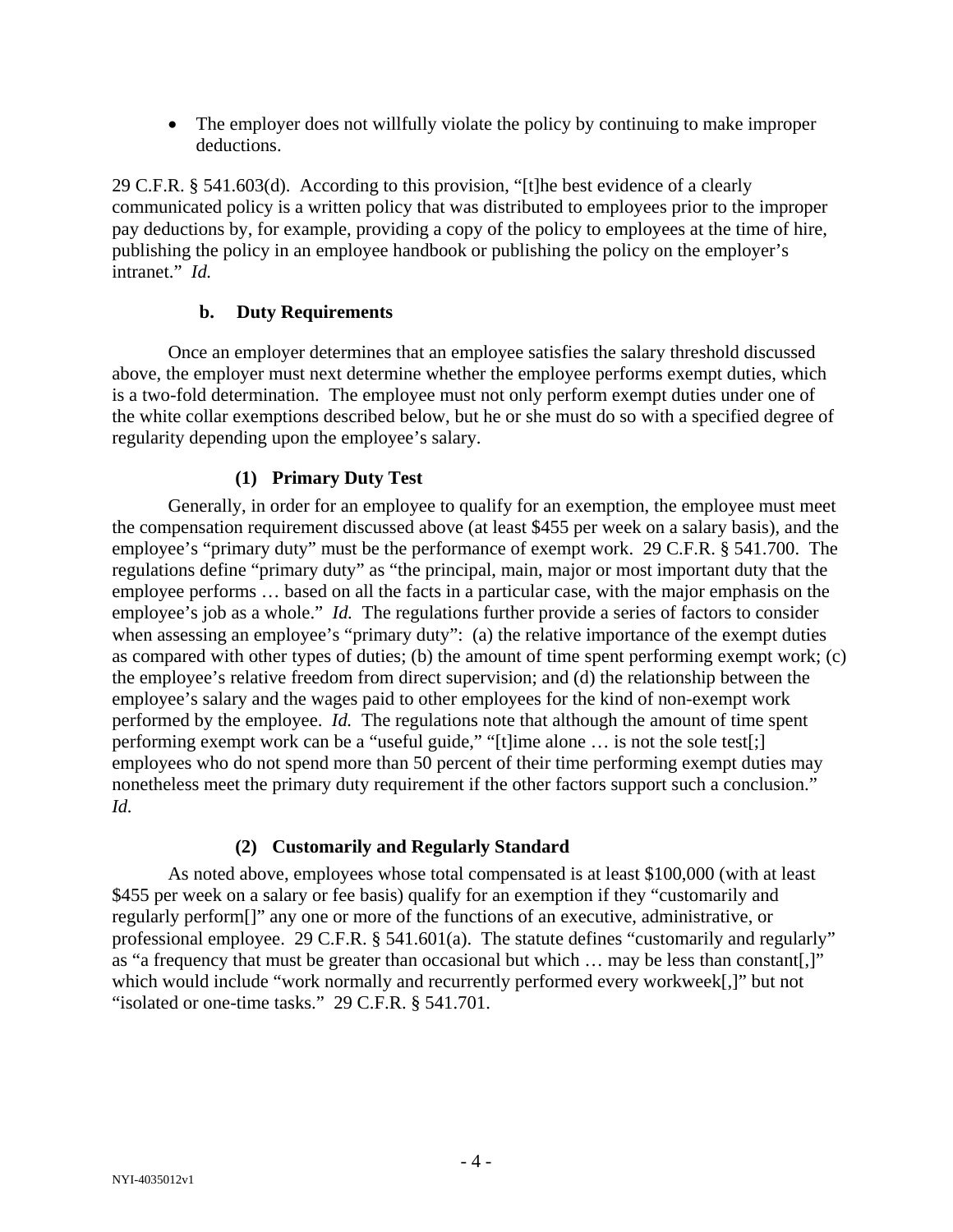# **c. The White Collar Exemptions**

# **(1) Executive Employees**

Under the regulations, an employee employed in a bona fide executive capacity under section 213(a)(1) of the FLSA is any employee:

- Whose primary duty is management of the enterprise in which the employee is employed or of a customarily recognized department or subdivision thereof;
- Who customarily and regularly directs the work of two or more other employees; and
- Who has the authority to hire or fire other employees or whose suggestions and recommendations as to the hiring, firing, advancement, promotion or other change of status of other employees are given particular weight.

29 C.F.R. § 541.100. This exemption also covers any employee who (a) owns at least a bona fide 20-percent equity interest in the enterprise, regardless of whether the business is a corporation or other organization, and (b) is actively engaged in its management. 29 C.F.R. § 541.101. An employee who performs concurrent duties, *i.e.*, both exempt and non-exempt work, may still qualify for the exemption if the requirements are otherwise met. 29 C.F.R. § 541.106. For example, "an assistant manager in a retail establishment may perform work such as serving customers … but performance of such non-exempt work does not preclude the exemption if the assistant manager's primary duty is management. An assistant manager can supervise employees and serve customers at the same time without losing the exemption. An exempt employee can also simultaneously direct the work of other employees and stock shelves." 29 C.F.R. § 541.106(b).

# **(2) Administrative Employees**

Under the regulations, an employee employed in a bona fide administrative capacity under section  $213(a)(1)$  of the FLSA is any employee:

- Whose primary duty is the performance of office or non-manual work directly related to the management or general business operations of the employer or the employer's customers; and
- Whose primary duty includes the exercise of discretion and independent judgment with respect to matters of significance.

29 C.F.R. § 541.200. The regulations provide a non-exhaustive list of examples of work "directly related to management or general business operations[:]" tax; finance; accounting; budgeting; auditing; insurance; quality control; purchasing; procurement; advertising; marketing; research; safety and health; personnel management; human resources; employee benefits; labor relations; public relations; government relations; computer network; internet and database administration; legal and regulatory compliance. 29 C.F.R. § 541.201(b). The regulations further expand on how to determine whether an employee "exercise[s] discretion and independent judgment" (*see* 29 C.F.R. § 541.202), and provides examples of exempt administrative positions. *See* 29 C.F.R. § 541.203.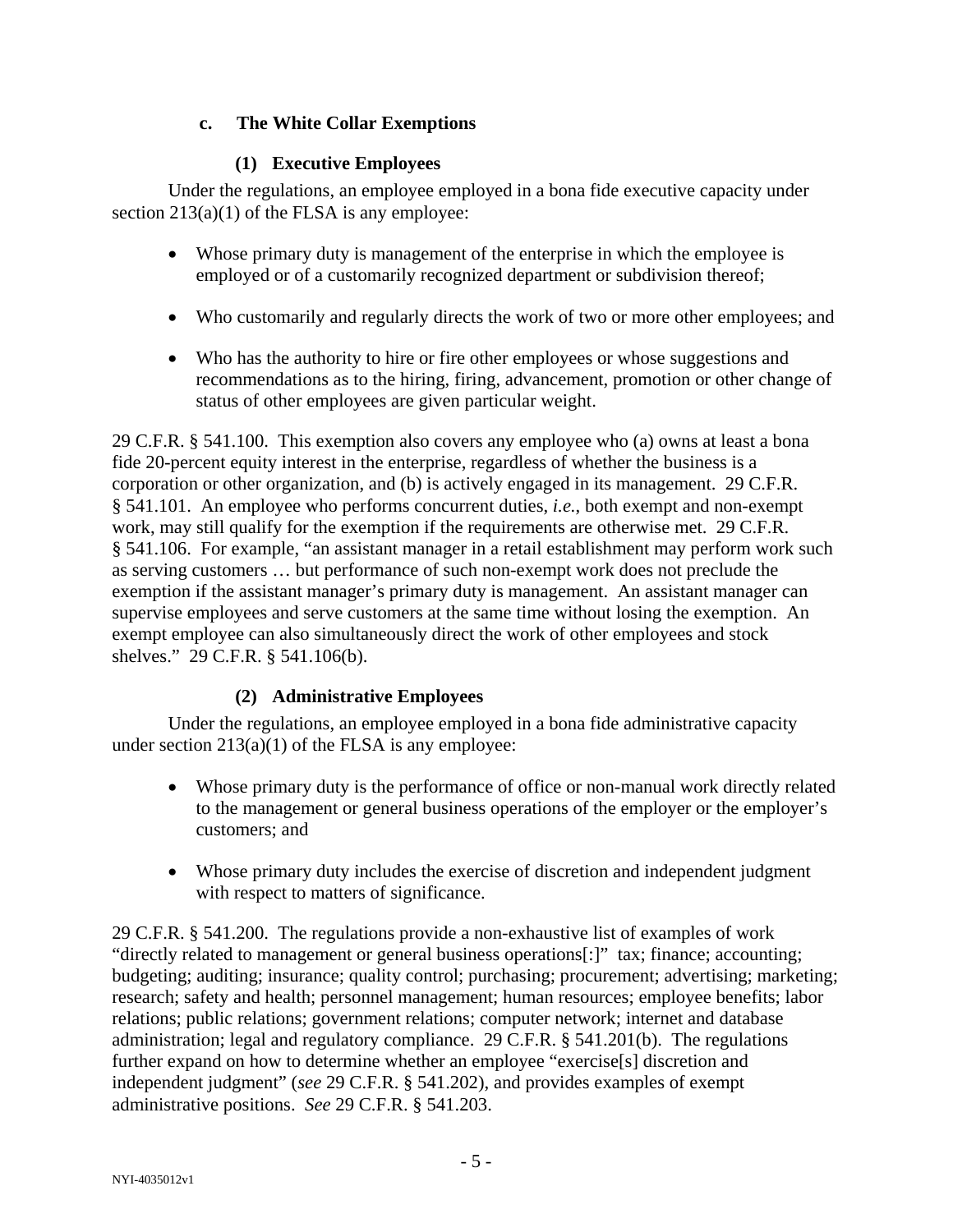#### **(3) Professional Employees**

Under the regulations, an employee employed in a bona fide professional capacity under section  $213(a)(1)$  of the FLSA is any employee:

- Whose primary duty is either as a:
	- Learned professional, which requires knowledge of an advanced type in a field of science or learning customarily acquired by a prolonged course of specialized intellectual instruction; or
	- ° Creative Professional, which requires invention, imagination, originality, or talent in a recognized field of artistic or creative endeavor.

29 C.F.R. § 541.300. The professional employee exemption also applies to teachers, lawyers, and doctors. 29 C.F.R. §§ 541.303-304.

# **(i) Learned Professionals**

The regulations explain that, for purposes of the learned professional exemption, "knowledge of an advanced type" is work that is "predominantly intellectual in character, and which includes work requiring the consistent exercise of discretion and judgment, as distinguished from performance of routine mental, manual, mechanical or physical work … Advanced knowledge cannot be attained at the high school level." 29 C.F.R. § 541.300(b). The regulations also note that the phrase "customarily acquired by a prolonged course of specialized intellectual instruction" "restricts the exemption to professions where specialized academic training is a standard prerequisite for entrance into the profession." 29 C.F.R. § 541.300(d). However, the regulations explain that "the word 'customarily' means that the exemption is also available to employees in such professions who have substantially the same knowledge level and perform substantially the same work as [] degreed employees, but who attained the advanced knowledge through a combination of work experience and intellectual instruction." *Id.* Such as, for example, "the occasional lawyer who has not gone to law school, or the occasional chemist who is not the possessor of a degree in chemistry." *Id.* The regulations go on to provide specific examples of learned professionals. *See* 29 C.F.R. § 541.300(e).

# **(ii) Creative Professionals**

The regulations explain that, for purposes of the creative professionals exemption, recognized fields of artistic or creative endeavor include music, writing, acting, and graphic arts. 29 C.F.R. § 541.302(b). The requirement that the employee's primary duty involve "invention, imagination, originality or talent" distinguishes creative professional work from "work that primarily depends on intelligence, diligence and accuracy." 29 C.F.R. § 541.302(c). The regulations go on to provide examples of professions that satisfy the creative professionals exemption. *Id.*; *see also* 29 C.F.R. § 541.302(d) (regarding journalists).

# **(4) Computer Employees Exemption**

Computer systems analysts, computer programmers, software engineers, and other similarly skilled workers in the computer field can qualify for the professional exemption, provided that: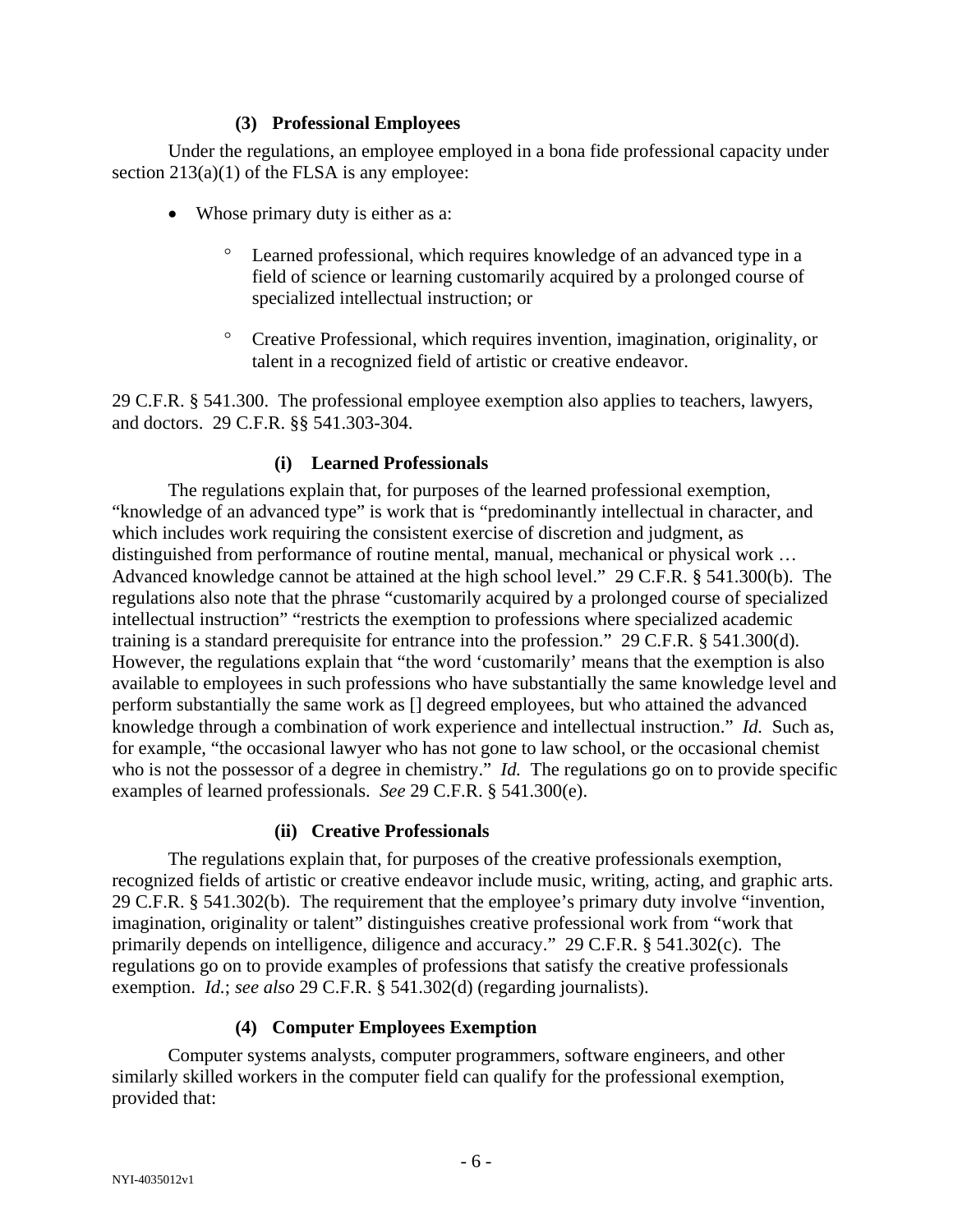- The employee is compensated on a salary or fee basis at a rate of at least \$455 per week or \$27.63 per hour; and
- The employees primary duty consists of:
	- The application of systems analysis techniques and procedures, including consulting with uses, to determine hardware, software, or system functional specifications;
	- ° The design, development, documentation, analysis, creation, testing or modification of computer systems or programs, including prototypes, based on and related to uses or system design specifications;
	- ° The design, documentation, testing, creation or modification of computer programs related to machine operating systems; or
	- ° A combination of the above, the performance of which requires the same level of skills.

29 C.F.R. § 541.400.

#### **(5) Outside Sales Employee**

An employee employed in the capacity of outside salesman for purposes of section  $13(a)(1)$  of the FLSA is an employee:

- Whose primary duty is:
	- Making sales (within the meaning of section  $3(k)$  of the FLSA); or
	- ° Obtaining orders or contracts for services or for the use of facilities for which a consideration will be paid by the client or customer; and
- Who is customarily and regularly engaged away from the employer's place or places of business in performing such primary duty.

29 C.F.R. § 541.500. Note that the salary requirements, discussed above, do not apply to the outside sales employee exemption. 29 C.F.R. § 541.500(c).

#### **2. How to Calculate Overtime Payments - What to Include in an Employee's Regular Rate**

An employee's "regular rate" for purposes of calculating overtime under the FLSA is not simply the employee's hourly wage or salary. Under the FLSA, an employee's "regular rate" is an average hourly rate comprised of "all remuneration for employment paid to, or on behalf of, the employee," including commissions, performance bonuses, and shift differentials. 29 U.S.C. § 207(e). This "regular rate" is, however, subject to several statutory exclusions. *See* 29 U.S.C.  $§ 207(e)(1)-(8)$ . All forms of compensation that do not fall into one of the following statutory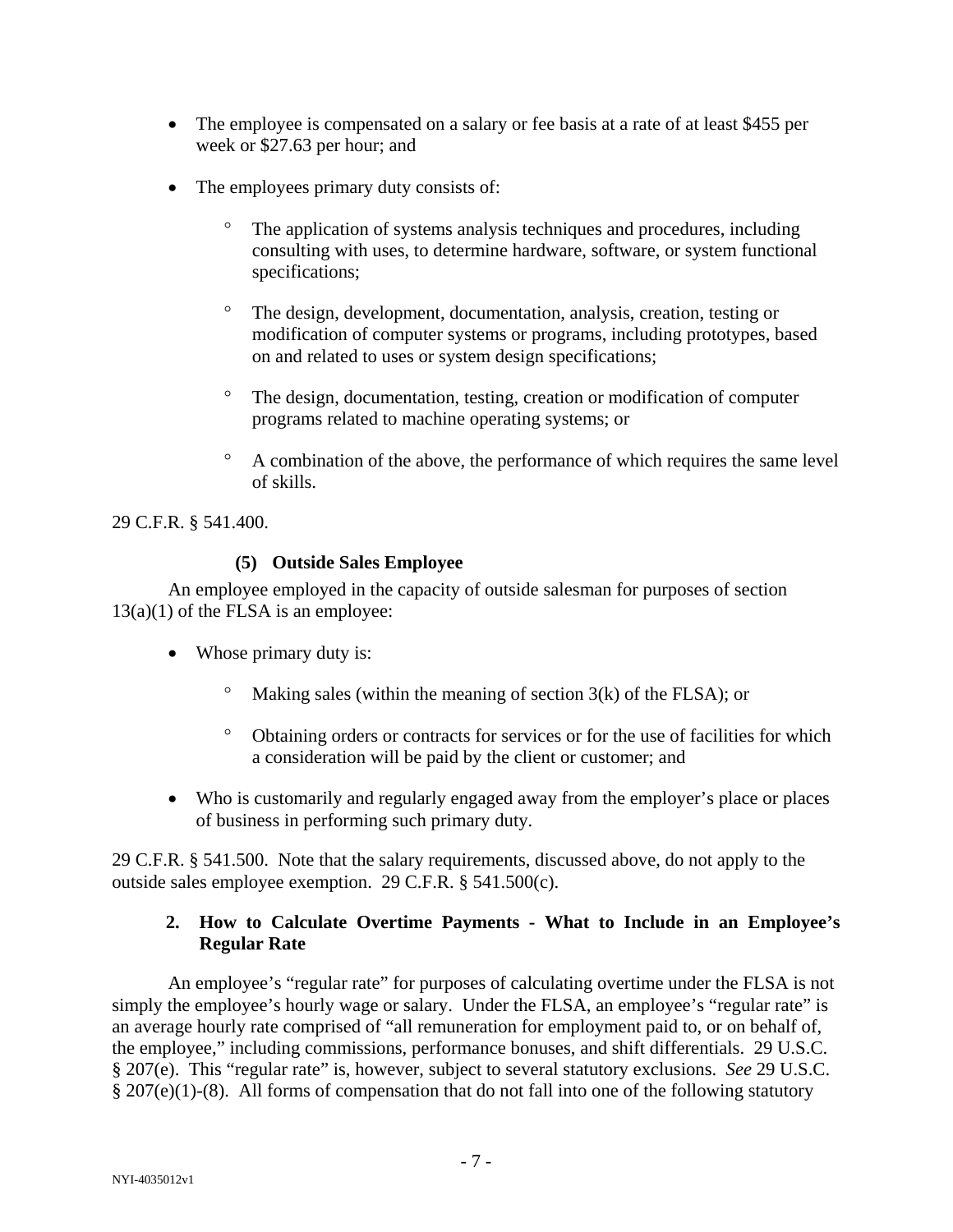exclusions must be included in the calculation of the employee's regular rate (*See* 29 C.F.R.  $$778.200(c)$ :

- Gifts, including payments in the nature of gifts made at Christmas time or other special occasions;
- Payments made for occasional periods when no work is performed due to vacation, holiday, illness, failure of the employer to provide sufficient work, or other similar cause;
- Reasonable payments for traveling or other expenses incurred by an employee in the furtherance of the employer's interest and properly reimbursable by the employer, and any similar payments to an employee that are not made as compensation for hours of employment;
- Discretionary bonuses, payments made under a profit-sharing scheme or savings plan, or talent fees;
- Contributions to bona fide plans for providing old-age, retirement life, accident, or health insurance or similar benefits for employees;
- Premium pay for hours worked by the employee in excess of eight in a day or in excess of the maximum workweek applicable to such employee or in excess of the employee's normal working hours or regular working hours;
- Premium pay for work on Saturdays, Sundays, holidays, regular days of rest, or on the sixth or seventh day of the workweek where the premium pay rate is not less than 1 ½ times the rate established in good faith for like work performed in nonovertime hours on other days;
- Premium pay pursuant to an applicable employment contract or collective bargaining agreement for work outside the hours established in good faith by the contract or agreement as the basic, normal, or regular workday or workweek where the premium rate is not less than 1 ½ times the rate established in good faith by the contract or agreement for like work performed during such workday or workweek; and
- Certain stock options, stock appreciation rights, and bona fide employee stock purchase programs.

*See* 29 U.S.C. § 207(e)(1)-(8).

# **a. Special Considerations**

# **(1) Bonuses & Gifts**

Bonuses are generally included in the regular rate, but there are exceptions, such as for truly discretionary bonuses. *See* 29 U.S.C. § 207(e)(3)(a). A bonus is discretionary if the employer "retain[s] discretion both as to the fact of payment and as to the amount until a time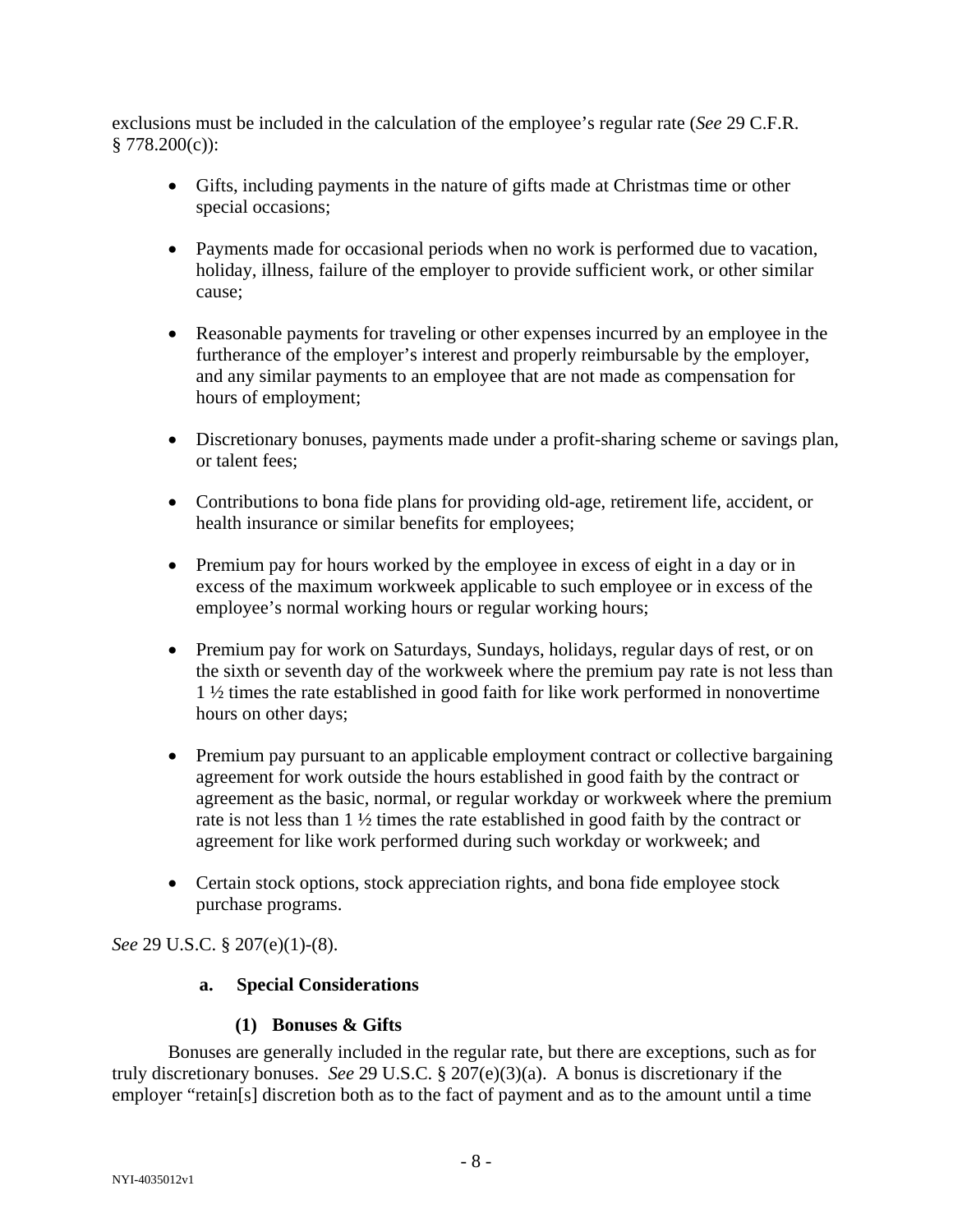quite close to the end of the period for which the bonus is paid." 29 C.F.R. § 778.212(b). Stated alternatively, if "[t]he employee has no contract right, express or implied, to any amount[,]" the bonus is discretionary. *Id.* "If the employer promises in advance to pay a bonus, [the employer] has abandoned [any] discretion with regard to it." *Id.* Under this standard, the following types of bonuses are not considered discretionary (*i.e.*, must be included in the regular rate):

- A bonus promised to an employee upon hiring or as part of a collective bargaining agreement (such as longetivity payments). *See* 29 C.F.R. § 778.211(c); *O'Brien v. Town of Agawam,* 350 F.3d 279, 295-96 (1st Cir. 2003) (holding that an annual lump sum payment based on length of service cannot be excluded, noting "[b]onuses that are explicitly promised to employees – as longetivity payments are in the CBA – must be included in the employee's regular rate."); *see also Theissen v. City of Maple Grove,* 41 F. Supp. 2d 932, 938 (D. Minn. 1999); *Local 359 Gary Firefighters v. City of Gary*, 1995 WL 934175 at \*7 (N.D. Ind. Aug. 17, 1995); *but see Moreau v. Klevenhagen*, 956 F.2d 516, 521 ( $5<sup>th</sup>$  Cir. 1992) (holding that annual longetivity pay need not be included in the regular rate where there was no policy or promise to make the payments and the amount of the payments were determined annually).
- A bonus announced to motivate employees to work more steadily, rapidly, or efficiently, or to remain with the employer, are not considered discretionary under the FLSA. *See* 29 C.F.R. § 778.211(c); *Haber v. Americana Corp*., 378 F.2d 854, 856 (9th Cir. 1967); *Wang v. Chinese Daily News, Inc.*, 435 F. Supp. 2d 1042, 1056-57 (C.D. Cali. 2006).
- Attendance bonuses. 29 C.F.R. § 778(c); *Landaas v. Canister Co.*, 188 F.2d 768, 771 (3d Cir. 1951) (holding that attendance bonus provided for in a collective bargaining agreement must be included in the regular rate of pay.

Moreover, the fact that the employer labels the bonus as "discretionary" in an employee handbook or collective bargaining agreement is not controlling; courts applying the discretionary bonus exception will consider all the facts and circumstances to determine whether an implied contract exists or whether the employee has a reasonable expectation that a bonus will be received. *See, e.g., Chao v. Port City Group,* 2005 WL 3019779 (W.D. Mich. Nov. 10, 2005); *Herman v. Anderson Floor Co.*, 11 F. Supp. 2d 1038, 1042 (E.D. Wis. 1998); *Walling v. Richmond Screw Anchor Co.*, 154 F.2d 780 (2d Cir. 1946).

Gifts are also generally excludable from the regular rate. *See* 29 U.S.C. § 207(e); 29 C.F.R. § 778.212(b). Christmas bonuses, or other "special occasion" bonuses can be viewed as the classic example of excludable gifts. Even though these types of gifts are paid with a degree of regularity, they may be excluded nonetheless: "A Christmas bonus paid (not pursuant to a contract) in the amount of two weeks' salary to all employees and an equal additional amount for each 5 years of service with the firm, for example, would be excludable from the regular rate under this category." 29 C.F.R.  $\S 778.212(c)$ . By contrast, if the payment is measured by or dependent upon hours worked, production, or efficiency, or if it is paid pursuant to a contract, it is not a gift for purposes of the FLSA and must be included in the overtime pay calculations. *See* 29 U.S.C. § 207(e); 29 C.F.R. § 778.212(b). In addition, a gift that is "so substantial that it can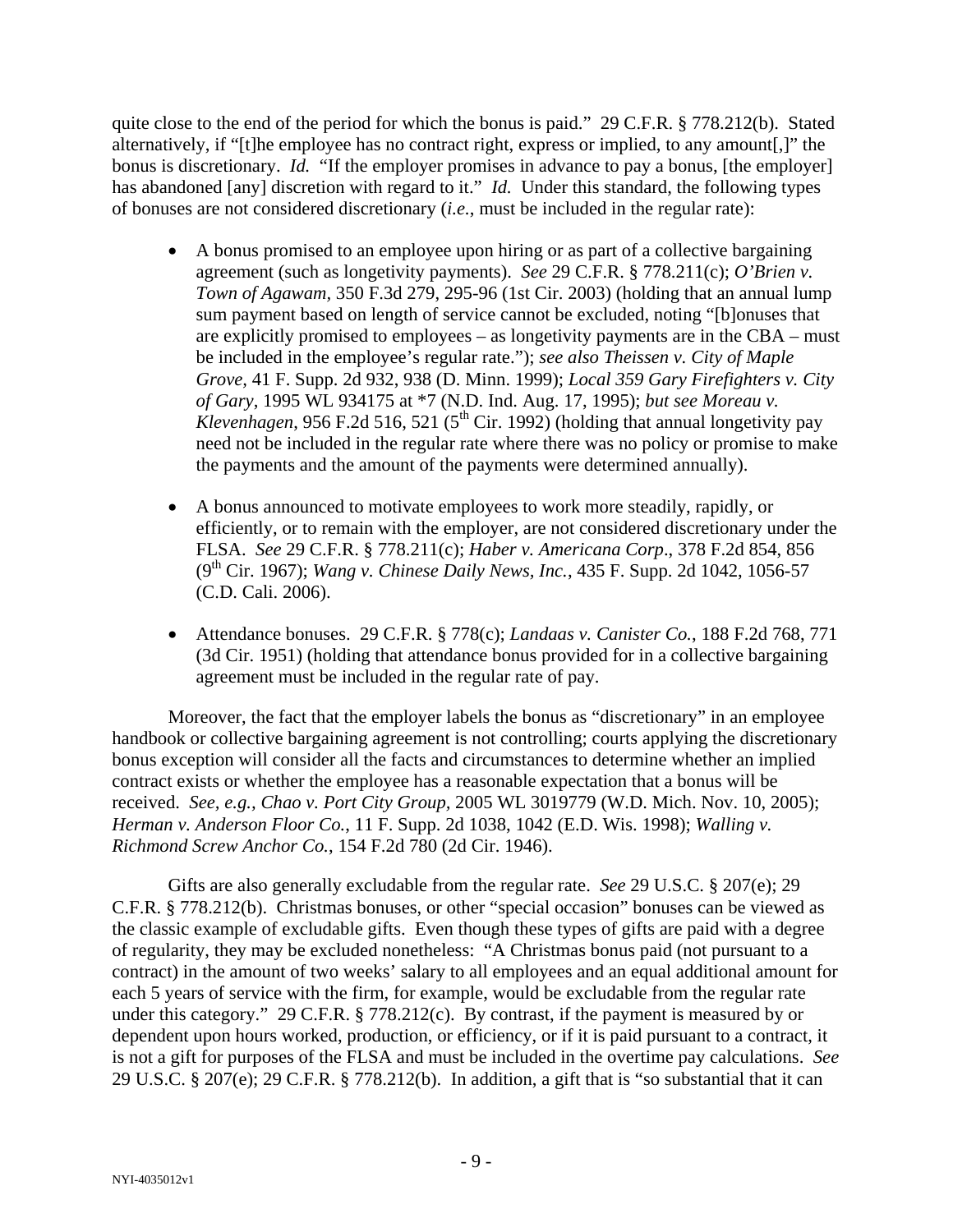be assumed that the employees consider it a part of the wages for which they work, the bonus cannot be considered to be in the nature of a gift." 29 C.F.R. § 778.212(b).

If a bonus is calculated on a weekly basis, such as a weekly productivity bonus, the amount of the bonus can simply be included in an employee's compensation for the week, and any overtime due can be included in the employee's weekly paycheck. If, however, the calculation of a bonus is deferred over a period of time longer than a week, "the employer may disregard the bonus in computing the regular hourly rate until such time as the amount of the bonus can be ascertained." 29 C.F.R. § 778.209. When the time arrives that the amount of the bonus is determined, "it must be apportioned back over the workweeks of the period during which it may be said to have been earned." *Id.*

#### **(2) Payments for Nonwork Hours**

As noted above, the regular rate does not include "payments for occasional periods when no work is performed due to vacation, holiday, illness, failure of the employer to provide sufficient work, or other similar causes … and other similar payments to an employee which are not made as compensation for his hours worked." 29 U.S.C. § 207(e)(2). For example, employers may exclude from the regular rate payments for bona fide meal times provided that there is an agreement between the employee and employer that such meal times will not be treated as hours worked. *See* 29 C.F.R. § 778.320(b); *see also Ballaris v. Wacker Siltronic Corp.*, 370 F.3d 901, 909 (9<sup>th</sup> Cir. 2004); *Reich v. Lucas Enterps. Inc.*, 1993 WL 307080 at \*3  $(6^{th}$  Cir. Aug. 12, 1993).

The FLSA regulations define several of the terms related to "payments made for occasional periods when no work is performed" that can be excluded from the regular rate. For example, "failure of the employer to provide sufficient work" refers to situations where, for example, employees would "normally be working but for such a factor as machinery breakdown, failure of affected supplies to arrive, weather conditions affecting the ability of the employee to perform the work and similarly unpredictable obstacles beyond the control of the employer." 29 C.F.R. § 778.218(c). It does not, however, refer to ordinary temporary layoff situations or any type of routine, recurrent absence. *Id.* "[O]ther similar causes" include absences such as those due to "jury service, reporting to a draft board, attending a funeral of a family member, [and] inability to reach the workplace because of weather conditions." 29 C.F.R. § 778.218(d).

The phrase "other similar payments to an employee which are not made as compensation for his hours of employment" can be a cause for confusion. The regulations explain that "other similar payments" must be "'similar' in character to the payments specifically described in Section  $207(e)(2)$ [,]" and then goes on to list a non-exhaustive list of examples: (1) sums paid to an employee for the rental of his truck or car; (2) loans or advances made by the employer to the employee; and (3) the cost to the employer of conveniences furnished to the employee such as parking space, restrooms, lockers, on-the-job medical care and recreational facilities. 29 C.F.R. § 778.224. Employers have met with varying degrees of success when trying to fit numerous types of payments into the "other similar payments" exception. *See, e.g.*, *Featsent v. City of*   $\frac{V}{\text{Y}^2}$  *Youngstown*, 70 F.3d 900, 904-05 (6<sup>th</sup> Cir. 1995) (holding that education bonuses and longevity pay were not excludable as "other similar payments."); *Bakerv. Barnard Constr. Co.*, 146 F.3d 1214, 1217-19 ( $10^{th}$  Cir. 1998) (holding that return travel time associated with refueling and restocking welding rigs was "integral and indispensable" to employees' principal activities and,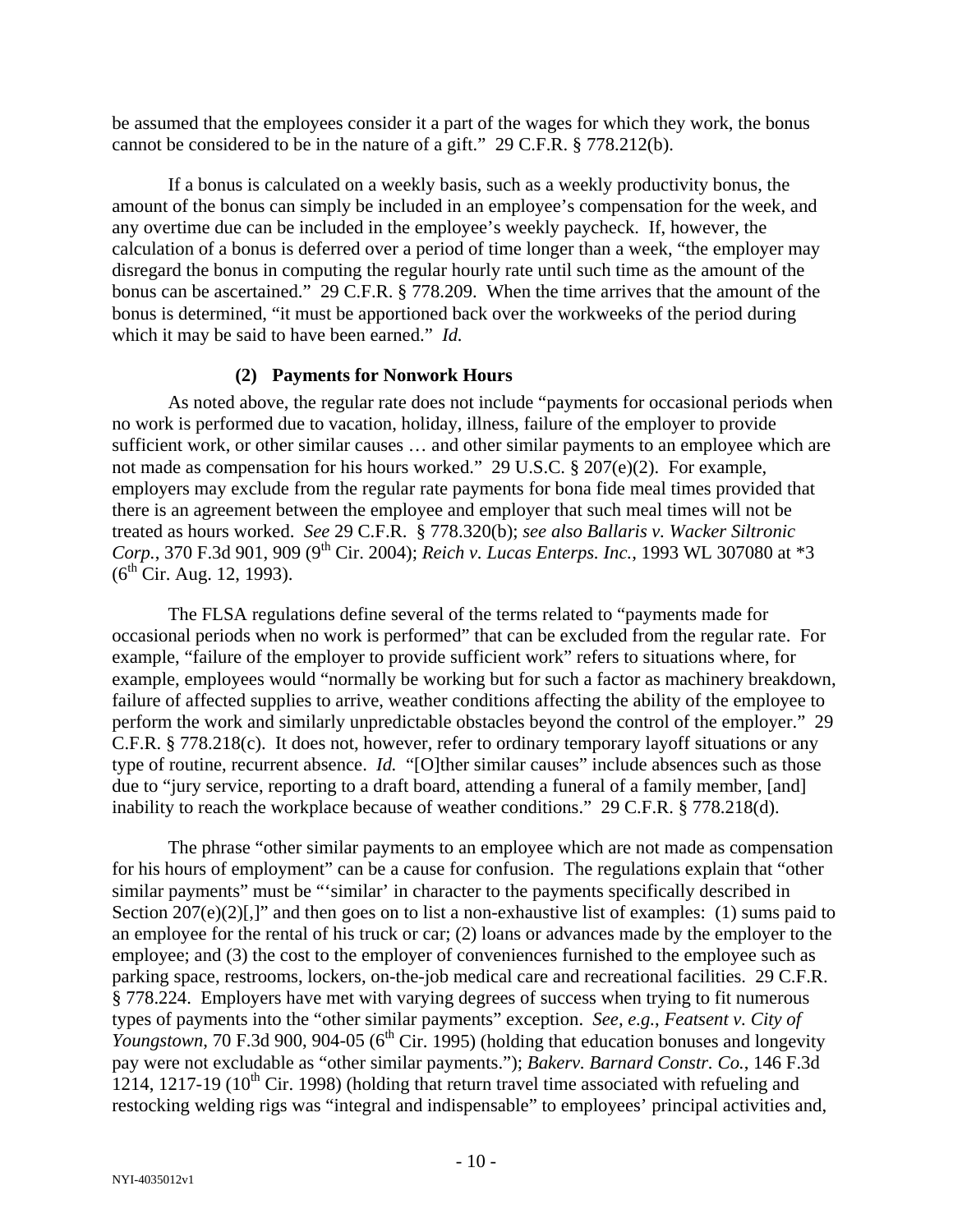thus, could not be excluded from the regular rate as "other similar payment"); *Utility Workers Union of Am. v. S. Cal. Edison Co.*, 83 F.3d 292, 295-96 (9<sup>th</sup> Cir. 1996) (holding that supplements to disabled employees' wages with additional payments when those employees are placed in lower-paying jobs due to disability must be included in the regular rate pay when calculating the employees' pay for overtime purposes under the FLSA).

# **(3) Voluntary Extra Compensation**

Certain employers, such as those in the healthcare, retail, and manufacturing sectors, offer employees extra compensation for working odd hours or other undesirable shifts. Payment in the form of a shift differential – that is, an additional amount per hour for working at certain times – must be included in the calculation of the regular rate. *See* 29 C.F.R. § 778.207(b). Three types of such extra compensation are, however, excluded, and may be credited towards overtime compensation due under the FLSA. *See* §§ 207(e)(5)-(7); 207(h)(1)-(2).

# **(i) Premium Pay for Hours in Excess of Daily or Weekly Standard**

The FLSA provides that bonus compensation paid for hours an employee works over and above a set daily or weekly standard number of hours is excluded from the regular rate calculations:

> Extra compensation provided by a premium rate paid for certain hours worked by the employee in any day or workweek because such hours are hours worked in excess of eight in a day or in excess of the maximum workweek applicable to such employee under subsection (a) of this section or in excess of the employee's normal working hours or regular working hours, as the case may be.

29 U.S.C. § 207(e)(5). The exception applies where the employer pays an overtime-type premium, on a contractual basis, for work in excess of a fixed number of hours in a day or week. *See, e.g., Acton v. City of Columbia,* 436 F.3d 969, 979 (8<sup>th</sup> Cir. 2006) (holding that sick leave buy-back payments do not qualify for this exception); *Brennan v. Valley Towing Co., Inc.*, 515 F.2d 100, 108 (9th Cir. 1975); *Laboy v. Alex Displays, Inc.*, 2003 WL 21209854 at \*4 (N.D. Ill. May 21, 2003); *Parisi v. Town of Salem*, 1997 WL 228509 at \*2 (D.N.H. Feb. 20, 1997). The exception does not apply, however, if the extra compensation is based, at least in part, on criteria other than work beyond regularly scheduled hours, even if the employee must typically work overtime to receive the payment. *See, e.g., Brock v. Two R. Drilling Co. Inc.*, 789 F.2d 1177, 1179 ( $5<sup>th</sup>$  Cir. 1986) (finding Section 207(e)(5) inapplicable where employer's premium payment was conditioned not only on overtime hours worked, but also on factors such as reporting to work on time, arriving in proper physical and mental condition, assembling personal attire properly, and remaining on the property between shifts); *Bell v. Iowa Turkey Growers Co-op.*, 407 F. Supp. 2d 1051, 1057-58 (S.D. Iowa 2006) (finding Section 207(e)(5) inapplicable where sixth day premium payments were made regardless of the number of hours previously worked).

The FLSA regulations further provide that employers may not arbitrarily divide employees' regular hours in a simple attempt to deflate the regular rate. For example, Section  $207(e)(5)$  does not apply where an employer pays an 8-hour employee's first four hours at a lower rate and the last four hours at a higher "overtime' rate. *See* 29 C.F.R. § 778.202(c).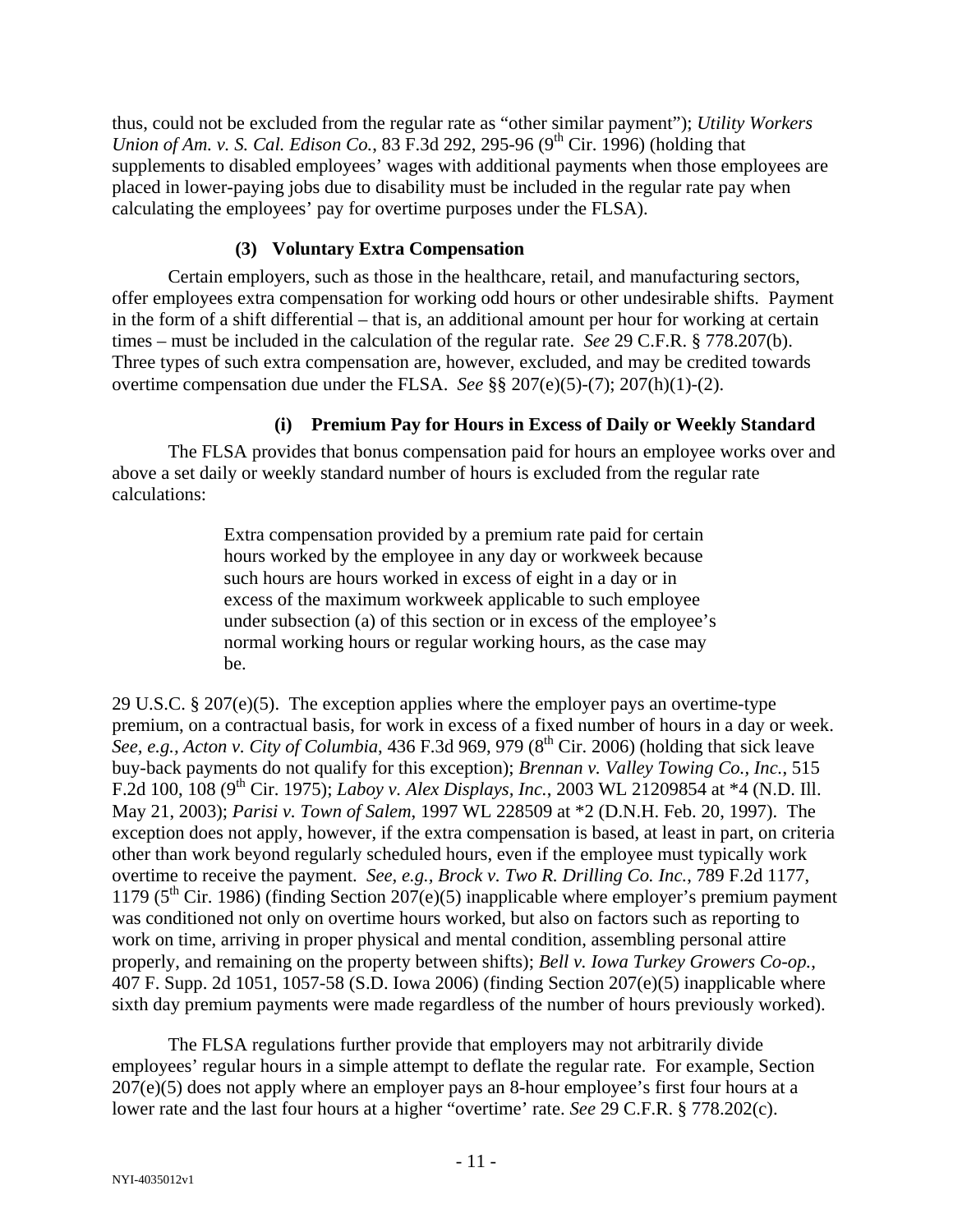### **(ii) Premium Pay for Work on Weekends and Other "Special Days"**

Similarly, under the FLSA, extra compensation for work on weekends and special days is excluded from the regular rate in some cases:

> Extra compensation provided by a premium rate paid for work by the employee on Saturdays, Sundays, holidays, or regular days of rest, or on the sixth or seventh day of the workweek where such premium rate is not less than one and one-half times the rate established in good faith for like work performed in nonovertime hours on other days.

29 U.S.C. § 207(e)(6). It is noteworthy that this premium pay exclusion applies only if the premium rate is at least 1 ½ times the rate established in good faith for similar work performed in nonovertime hours. *See* 29 C.F.R. § 778.203(a); *Bell*, 407 F. Supp. 2d at 1059-60; *Reich v. Interstate Brands Corp.*, 57 F.2d 574, 578 ( $7<sup>th</sup>$  Cir. 1995). The exclusion also only applies where the premium is "paid because work is performed on the days specified and not for some other reason." 29 C.F.R. § 778.203(d). By way of example, if the extra compensation is only paid when an employee receives less than 24 hours notice that the employee must work a weekend, the extra compensation would not qualify for the exclusion because the premium is "imposed as a penalty upon the employer for failure to give adequate notice to compensate the employee for the inconvenience of disarranging his [or her] private life." *Id.*

#### **(iii) "Clock Pattern" Premium Pay**

"Clock pattern" overtime payments are also excluded from regular calculations when such payments are made pursuant to a contractual obligation:

> Extra compensation provided by a premium rate paid to the employee, in pursuance of an applicable employment contract or collective-bargaining agreement, for work outside of the hours established in good faith by the contract or agreement as the basic, normal, or regular workday (not exceeding eight hours) or workweek (not exceeding the maximum workweek applicable to such employee under subsection (a) of this section [)], where such premium rate is not less than one and one-half times the rate established in good faith by the contract or agreement for like work performed during such workday or workweek.

29 U.S.C. § 207(e)(7). It is worth highlighting that this exception applies only if (a) the payments are made pursuant to an employment contract or collective bargaining agreement, and (b) the contract provides that the premium rate is not less than 1 ½ times the rate established in good faith by the agreement for similar work performed during the workday or workweek. *Id*. For purposes of this FLSA exclusion, the agreement may be written or oral. *See* 29 C.F.R. § 778.204(c). If the agreement is written but parties' practice differs from the written terms, there may be questions of fact as to whether the parties have modified the written contract by conduct. *See id.*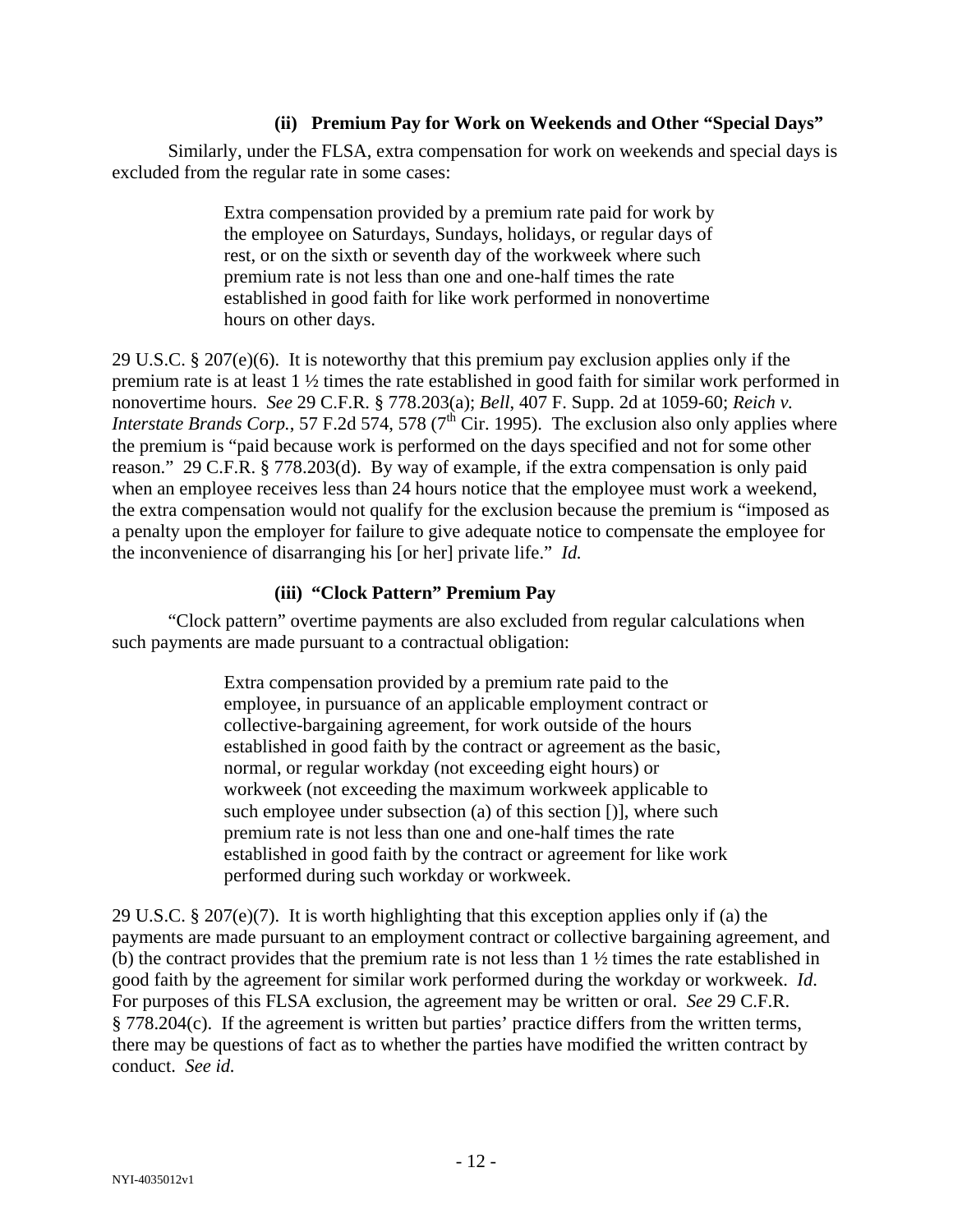### **(4) Overtime Payments for Salaried Non-Exempts: The Fluctuating Work Week**

For situations in which an employer pays a non-exempt employee on a salary basis, instead of by the hour, the method of calculating the employee's regular rate and overtime rate varies depending upon how many hours the salary is intended to cover. If an express or implied agreement between an employer and employee provide that the employee's salary is compensation for a standard 40-hour workweek, the employee's regular rate for overtime purposes would be the employee's salary divided by 40, assuming the employee earns no other compensation for the workweek. *See* 29 C.F.R. § 771.113. The overtime payment due would equal 1 ½ times this regular rate multiplied by all overtime hours. *Id.*

If the employer and employee share a clear mutual understanding that the salary will provide base compensation for all hours worked – not simply the first 40 – the FLSA's Fluctuating Workweek ("FWW") calculation method may be available. Under the FWW method, there are two significant changes in the manner in which overtime is calculated. First, the employer determines the employee's regular rate for a week by dividing the salary by all hours worked because the salary provides all straight time pay. *See* 29 C.F.R. § 778.114(a). Second, the overtime pay due equals  $\frac{1}{2}$  this regular rate times the overtime hours; again because the employee has already received straight time pay for these hours from salary. *Id.* Employer's should note, however, that the FWW method is only available if the employee receives his or her full salary in any week that the employee performs any work. *See* 29 C.F.R. § 778.114(a). Stated alternatively, employers who desire to use the FWW method are extremely limited in the ability to make deductions from employees' salary for absences or other reasons.

For example, a non-exempt employee with a \$200 weekly salary works 50 hours in a particular workweek, and the employee's salary is intended to cover only a standard 40 hour workweek. The employee's regular rate is \$5.00 per hour; \$200 weekly salary divided by standard 40 hour workweek. The employee's overtime pay for this 50 hour workweek is \$75; \$5.00 regular rate times 1  $\frac{1}{2}$  10 overtime hours. The employee's gross compensation is \$275. Under the FWW, the gross compensation is only \$220. The employee's regular rate is \$4.00 per hour; \$200 salary divided by 50 hours. The employee's overtime pay is \$20; \$4.00 regular rate times ½ times 10. The difference will only increases as an employee works more overtime hours. If the employee worked 60 hours, his overtime pay under the first method would be \$150 (total compensation of \$350) and under the FWW it would be \$33 (total compensation of \$233).

# **(5) Calculating Overtime in Light of Commission Payments**

Commission payments made to non-exempt employees must be included in regular rate calculations, which can be difficult depending upon the frequency with which commissions are paid. Because employers often do not pay commissions on a weekly basis, but rather on a monthly, quarterly, or even yearly basis, the employer cannot pay overtime due on the commission until the commission itself is calculated and paid. *See* 29 C.F.R. § 778.119. Once the commission is calculated and paid, the employer must allocate the commission back over the workweeks of the period (month, quarter, year, etc.) during which it was earned, and must pay additional overtime for weeks in the period during which the employee worked more than the standard maximum hours. *Id.*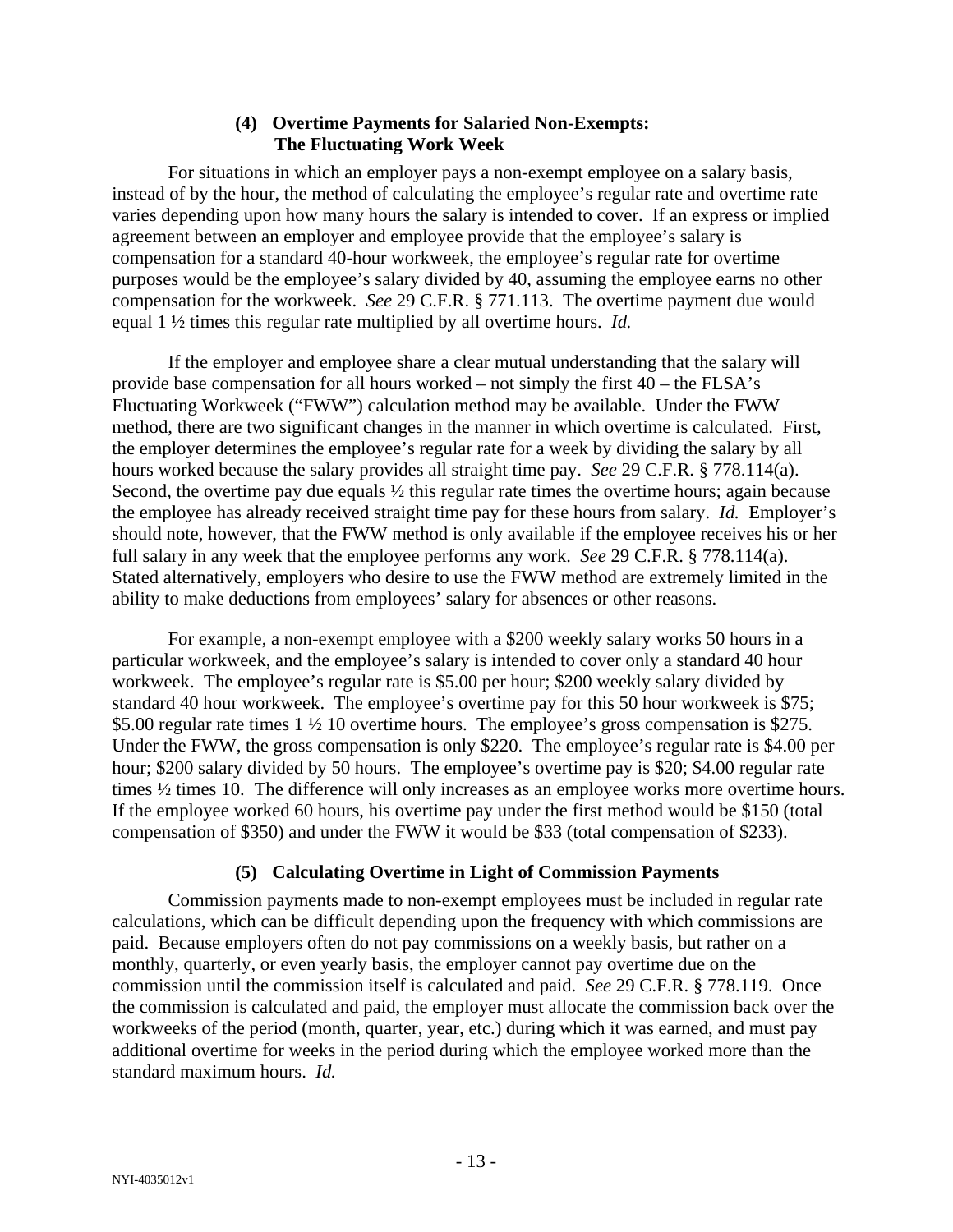For example, where an employee earns commissions on a monthly basis, the commission payment must be multiplied by 12 and then divided by 52 to get the amount of commission allocable to a single week during the month. *See* 29 C.F.R. § 778.120(a)(1). Where an employee earns commissions based on a specific number of weeks, such as every 4 weeks, the commission payment must be divided by that number of weeks. *Id.* Once the amount of commission allocable to each week has been ascertained, the regular rate for an overtime week is calculated by dividing the allocated commission amount by the total number of hours worked in that week. *See* 29 C.F.R. § 778.120(a)(2). Additional overtime due is calculated by multiplying ½ this amount by the number of overtime hours worked in the week. *Id.*

#### **3. Federal Minimum Wage**

Pursuant to a spending bill signed by President Bush on May 25, 2007, the federal minimum wage for covered non-exempt employees is \$5.85 per hour effective July 24, 2007, subject to certain exceptions. This rate goes up to \$6.55 per hour effective July 24, 2008, and \$7.25 per hour effective July 24, 2009. Many states, such as New York, have their own minimum wage laws and a higher minimum wage.

#### **B. Considerations Under New York Law**

The New York wage-and-hour laws are found in Articles 6, Payment of Wages, N.Y. LAB. LAW §§ 190 *et seq.*, and 19, Minimum Wage Law, N.Y. LAB. LAW §§ 660 *et seq*. of the New York Labor law. The Commissioner of the Department of Labor (the "Commissioner") has also issued regulations and orders, which the Commissioner is empowered by statute to do both at the Commissioner's discretion and the recommendation of the wage board. *See* N.Y. LAB. LAW § 655-56; 199. Employers should take note that these regulations and wage orders are often industry specific and may impose additional burdens on employers in certain industries. The following is a highlight of some of the differences imposed under New York's wage-andhour laws.

# **1. Minimum Wage Laws**

New York's Minimum Wage Act is found at Article 19 of the New York labor statutes. N.Y. LAB. LAW § 660 *et seq*.<sup>2</sup> As of January 1, 2007, New York requires employers to pay "employees" at least \$7.15 for each hour worked. The statute defines "employees" as "any individual employed or permitted to work by an employer in any occupation," and then goes on to list a series of exceptions, including, among others, baby sitters, farm laborers, executives, administrators, and professionals, outside salespeople, taxicab drivers, etc. N.Y. LAB. LAW § 651. The regulations provide clarification as to who qualifies for these exceptions. *See* 12 N.Y.C.R.R. § 142-2.14.

 $\frac{1}{2}$ <sup>2</sup> Note that Article 19-A contains separate provisions governing the Minimum Wage Standards for Farm Workers, the provisions of which are not encompassed by this presentation. N.Y. Lab. Law §§ 670-683.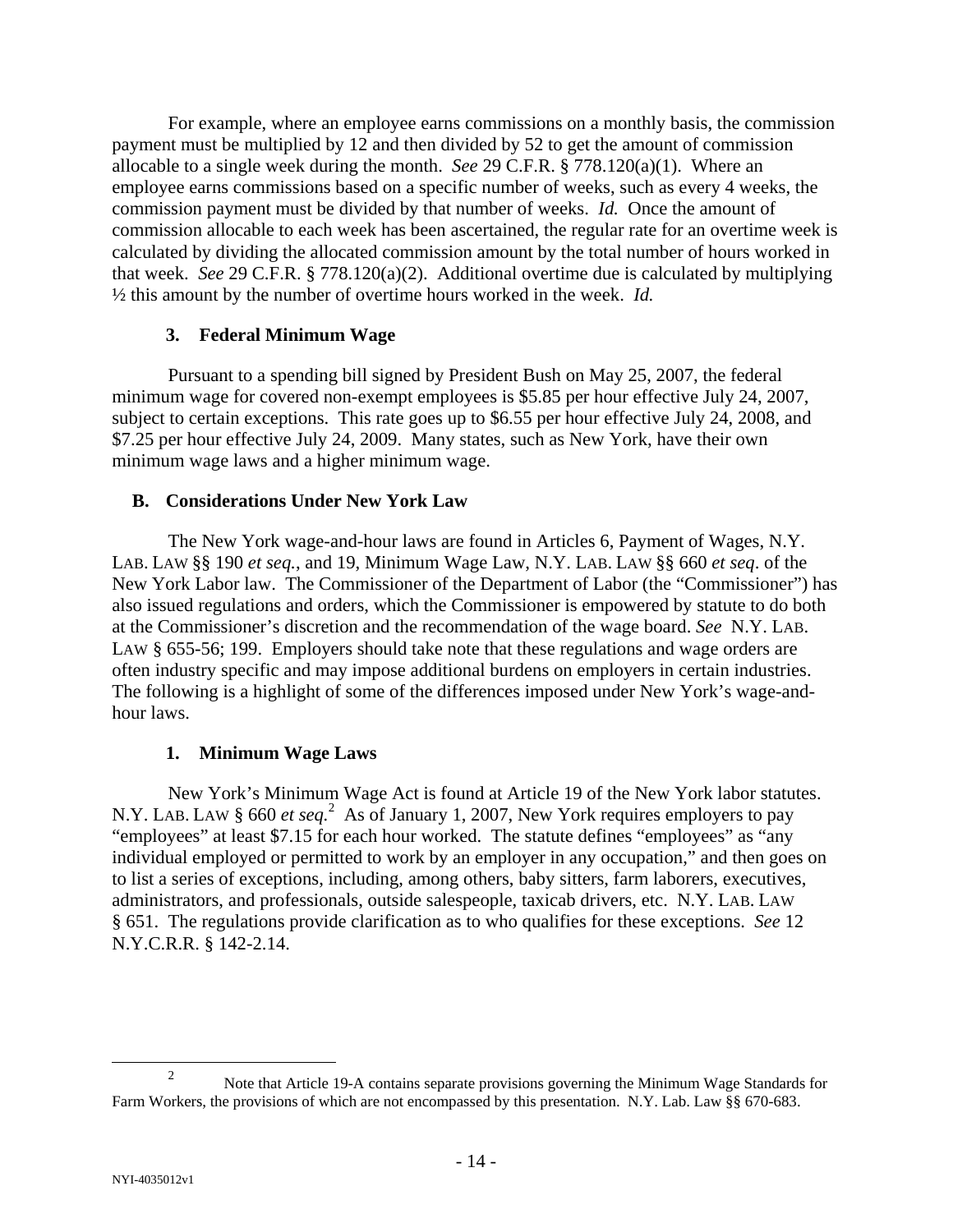#### **a. Credits and Allowances and Other Offsets for the Minimum Wage**

The regulations provide that employers may consider certain allowances for meals, lodging and tips as part of the minimum wage. 12 N.Y.C.R.R. § 142-2.5 As of January 1, 2007, not more than \$2.45 per meal and not more than \$3.05 per day of lodging may be considered part of the minimum wage. *Id.* § 142-2.5(a)(1). Tips and gratuities may be considered part of the minimum wage subject to certain conditions:

- Tips have customarily and usually constituted part of an employee's pay in the particular occupation.
- Substantial evidence is provided that the amount the employee received in tips is at least the amount of the allowance claimed. An example of such substantial evidence includes a statement signed by the employee that he actually received tips in the amount of the allowance claimed.
- The allowance claimed by the employer is recorded on a weekly basis as a separate item in the wage record.

*Id.* § 142-2.5(b)(1). As of January 1, 2007, the allowance for tips shall not exceed \$1.10 an hour for an employee whose weekly average of tips received is between \$1.10 and \$1.75 per hour, and not more than \$1.75 per hour for an employee whose weekly average of tips received is \$1.75 per hour or more. *Id.* § 142-2.5(b)(2). Pursuant to the regulations, there shall be no allowance for tips or gratuities where the employee's weekly average of tips is less than \$1.10 an hour. *Id.*

The regulations also provide that, as of January 1, 2007, when an employer furnishes a house or apartment and utilities, a fair and reasonable amount may be allowed not to exceed the lesser of either "the value of prevailing rentals in the locality for comparable facilities" or \$5.70 per day. 12 N.Y.C.R.R. § 142-2.5(a)(2).

The regulations prohibit an allowance against the minimum wage for the supply, maintenance and/or laundering of required uniforms. 12 N.Y.C.R.R. § 142-2.5(c). Furthermore, if the employee purchases a required uniform, the employer must reimburse the employee for the cost of the uniform by the next regularly scheduled pay date. *Id.* If the employer does not launder and maintain required uniforms, the employer must pay the employee between \$4.25 and \$8.90 per week, depending upon the amount of hours work, for laundering and maintenance of the required uniform; such reimbursements are in addition to the mandatory minimum wage. *Id.*

# **2. Overtime Requirements Under NY Law**

Unlike other jurisdictions, New York's overtime wage rate is not contained in a statute, but in a regulation, which sets the overtime wage at 1 ½ times the employee's regular rate. *See* 12 N.Y.C.R.R. § 142.-2.2. The New York regulation generally adopts the exemptions set forth in the FLSA. 12 N.Y.C.R.R. § 142-2.2. The New York regulations do impose additional requirements not found in the federal statute: (a) call-in pay; (b) split-shift pay; and (c) spread of hours pay.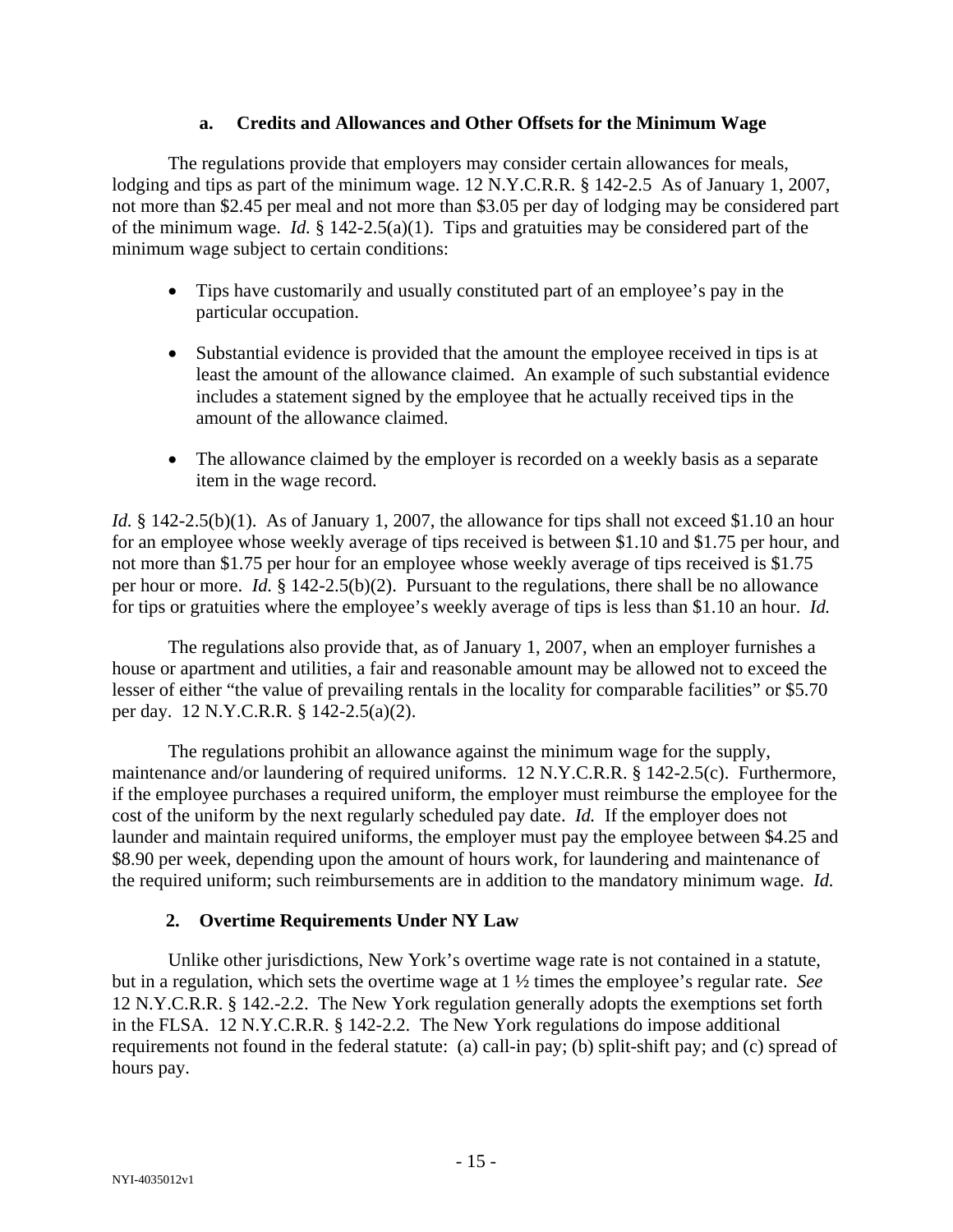#### **a. Call-In Pay**

Whenever an employer requests or permits an employee to report to work, the employee is entitled to pay at the basic minimum hourly wage for the lesser of either (a) four hours pay, or (b) the number of hours in the regularly scheduled shift. 12 N.Y.C.R.R. § 142-2.3.

### **b. Split-Shift Pay**

Under the regulations, an employee is entitled to an additional hour's pay at the basic minimum hourly wage rate whenever there is a "split-shift," or when there is both a split-shift and the spread of hours exceeds 10 hours (defined below). 12 N.Y.C.R.R. § 142-2.4. A "splitshift" is "a schedule of daily hours in which the working hours required or permitted are not consecutive, exclusive of meal periods of one hour or less." 12 N.Y.C.R.R. § 142-2.17.

#### **c. Spread of Hours Pay**

The regulations provide that an employee is entitled to an additional hour's pay at the basic minimum hourly wage rate if the spread of hours exceeds 10 hours, or the spread of hours exceeds 10 hours and there is a split-shift (defined above). 12 N.Y.C.R.R. § 142-2.4 The regulations define the "spread of hours" as "the interval between the beginning and end of an employee's workday," including working time, meal and other breaks periods. 12 N.Y.C.R.R. § 142-2.18.

This regulation has been construed rather strictly by the Southern District of New York in *Doo Nam Yang v. ACBL Corp.*, 427 F.Supp. 2d 327 (S.D.N.Y. 2005). Previously, the New York Department of Labor had issued a private party opinion letter stating:

> If the weekly wages actually paid to an employee equal or exceed the total of: (i) 40 hours paid at the basic minimum wage rate; (ii) overtime paid at the particular employee's overtime rate; and (iii) one hour's basic minimum wage rate for each day the employee worked in excess of 10 hours, then no additional compensation is due.

427 F.Supp. 2d at 339. The plaintiff in *Yang*, an employee of a jewelry company, brought suit for spread of hours pay, and the court found that the plaintiff had indeed worked a substantial number of days in excess of ten hours. The court rejected the defendant's reliance on the Department of Labor opinion letter, holding that the letter was an interpretation of law not entitled to deference, noting that the language of the regulations do not dictate this exception. *Id.* at 339-40.

The *Yang* court's interpretation is not without dispute, and other New York federal district courts have declined to follow the ruling in *Yang* and have given deference to the Department of Labor's interpretation. *See, e.g.*, *Jenkins v. Hanac, Inc.*, 493 F. Supp. 2d 556 (E.D.N.Y. 2007) (collecting cases); *Almeida v. Aguinaga*, 500 F.Supp. 2d 366 (S.D.N.Y. 2007). Indeed, the New York Appellate Division, Second Department, has given deference to the Department of Labor's interpretation, finding that it is "neither unreasonable nor irrational, nor is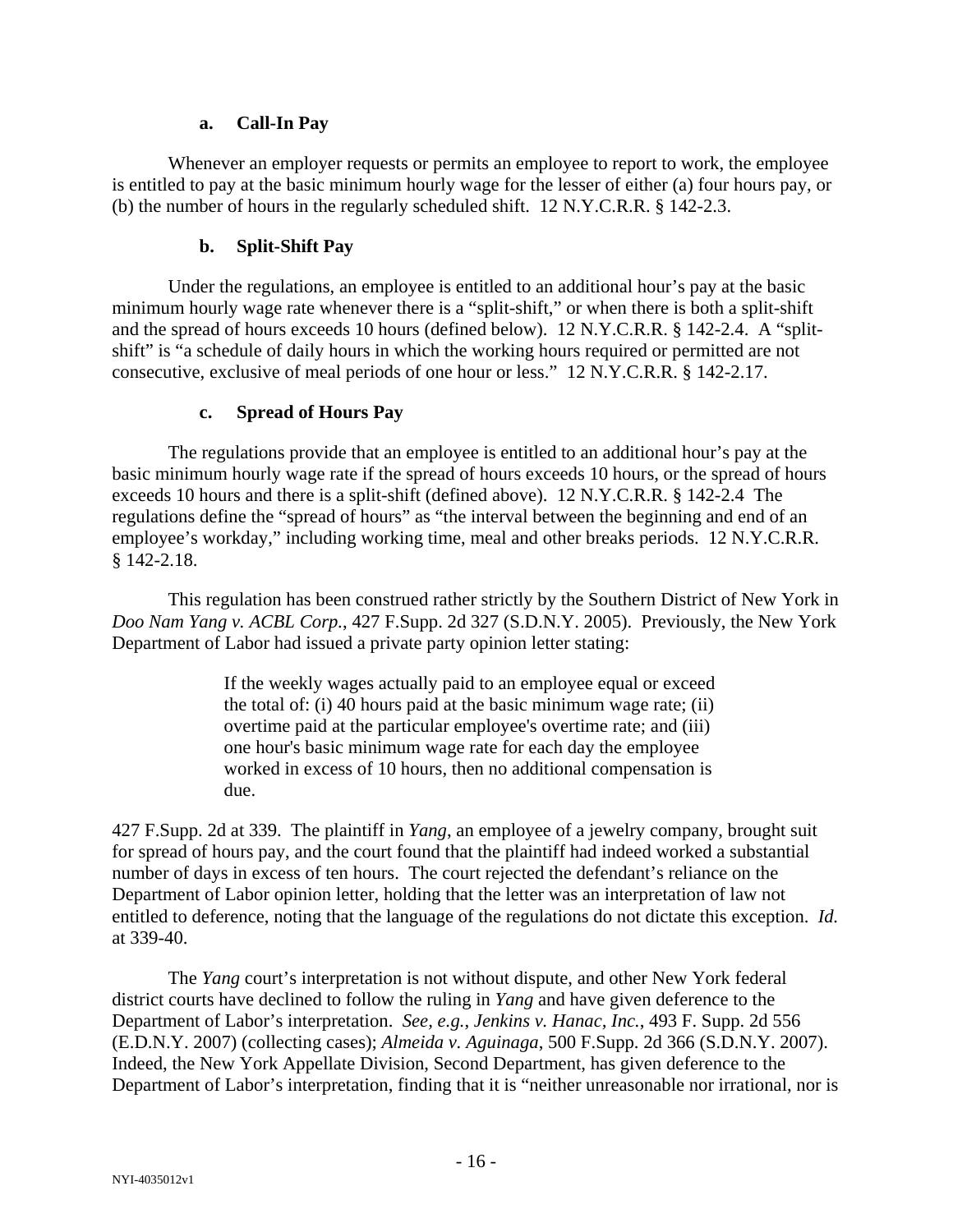it in conflict with the plain meaning of the promulgated language." *Seenaraine v. Securitas Sec. Servs. USA, Inc.*, 830 N.Y.S.2d 728, 729 (2d Dep't 2007).

# **3. Other Requirements**

### **a. Limits on Deductions**

New York prohibits deductions from employees' pay except for (a) those required by law, and (b) those that are for the benefit of the employee and expressly authorized in writing by the employee, a copy of which must be maintained by the employer. N.Y. LAB. LAW § 193(1). Deductions that are for the benefit of the employee include payments for insurance premiums, pension or health and welfare benefits, charitable contributions, payments for U.S. bonds, and union dues. *Id.* The regulations further provide that wages shall not be reduced by expenses incurred by an employee in carrying out duties assigned by an employer, in addition to providing examples of prohibited deductions: (1) for spoilage or breakage; (2) for cash shortages or losses; (3) fines or penalties for lateness, misconduct or quitting by an employee without notice. N.Y.C.R.R. § 142-2.10.

# **b. Meal and Rest Breaks**

New York law regarding hours of labor is found at Article 5, Title 1 of the New York Labor Law. N.Y. LAB. LAW §§ 160 – 169A. Section 162 sets forth the following meal and rest break requirements:

- Every person employed in or in connection with a factory shall be allowed at least sixty minutes for the noonday meal.
- Every person employed in or in connection with all other establishments covered by the statute shall be allowed at least thirty minutes for the noonday meal.
- Every person employed for a period or shift starting before 11 a.m. and continuing later than 7 p.m. shall be allowed an additional meal period of at least twenty minutes between 5 and 7 p.m.
- Every person employed for a period or shift of more than six hours that starts between 1 p.m. and 6 a.m. shall be allowed a meal break midway between the beginning and end of the shift as follows:
	- ° At least sixty minutes for a meal period when employed in or in connection with a factory; or
	- ° Forty-five minutes for a meal period when employed in or in connection with all other establishments covered by the statute.

It is the position of the New York Department of Labor that these meal requirements apply to all categories of workers, including white collar management staff. *See* Division of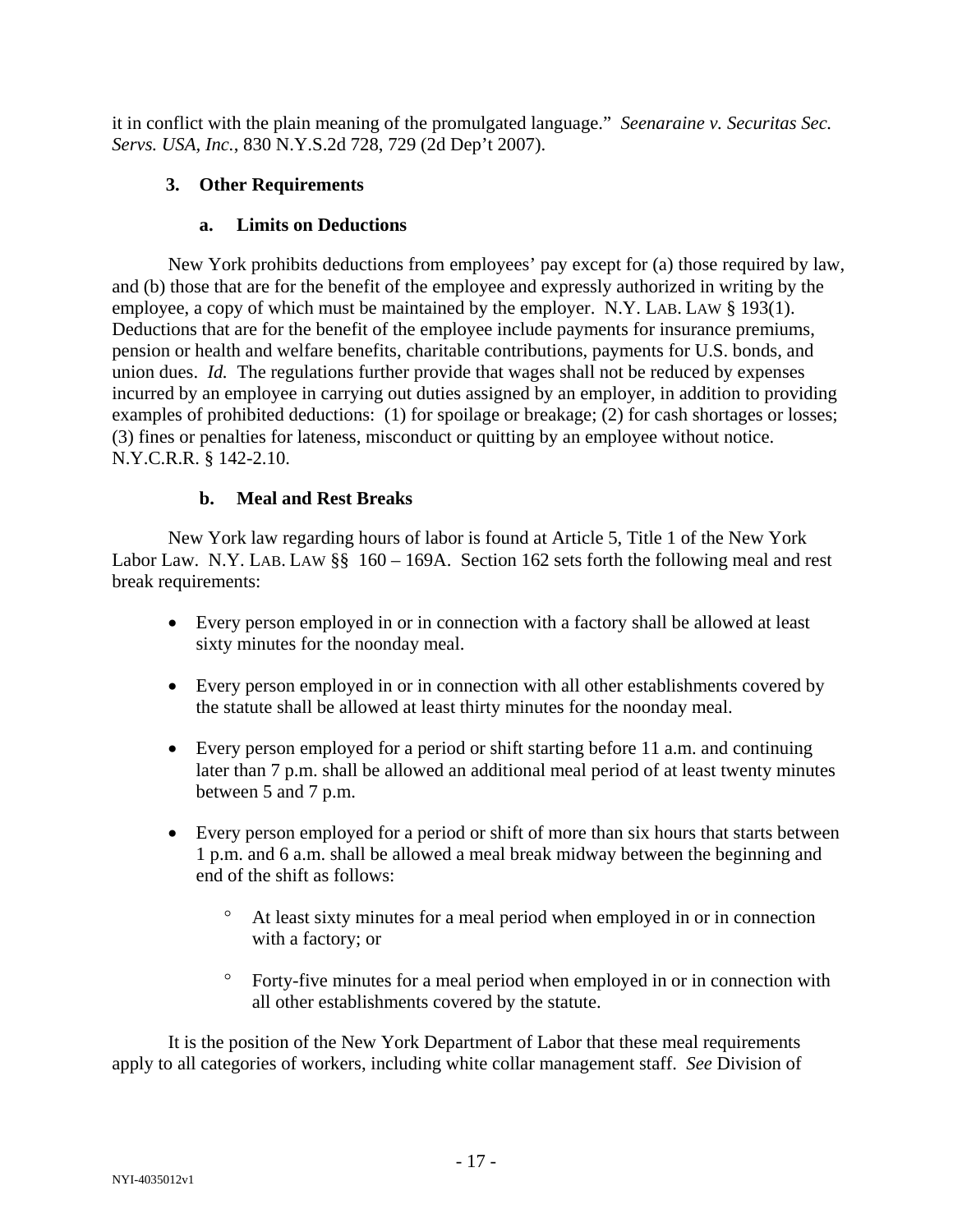Labor Standards Guidelines, Department of Labor, Meal Periods (1994).<sup>3</sup> The Department of Labor will permit a shorter meal period – not less than 30 minutes – as a matter of course and without any special application by the employer. *Id.* A meal period of not less than 20 minutes may be granted by special permit after an investigation by the Department of Labor, but only in special or unusual circumstances. *Id.* An application for meal periods of less than thirty minutes is available at the New York Department of Labor website.<sup>4</sup> The Department of Labor recognizes that in certain circumstances it may be customary for an employee to eat on the job without being relieved when the employee is the only person on duty or the only person in a specific occupation. However, the Department of Labor will consider such an arrangement a violation of the statute unless the employee voluntarily consents; an uninterrupted meal break must be afforded to every employee who requests one. *Id.*

New York law generally requires employers to give all employees at least 24 consecutive hours of rest in any calendar week, though there are exceptions. N.Y. LAB. LAW § 161. For a forty dollar fee, an employer may obtain a variation from this requirement where it imposes practical difficulties or unnecessary hardships, provided that the commissioner finds "the spirit of the act [will] be observed and substantial justice [will be] done" if the variation is granted. *Id.*

# **(1) New Meal and Rest Break Penalties**

Violations of New York's meal and rest break provisions, including the day-of-rest in seven provision, may be subject to criminal prosecution under N.Y. LAB. LAW § 213, with a maximum fine of \$100 for the first offense. Effective January 14, 2008, violations of the meal and rest break provisions, N.Y. LAB. LAW §§ 161-162, will be included as punishable offenses under N.Y. LAB. LAW § 218, with a potential administrative fine of up to \$1,000 for the first offense, \$2,000 for the second offense, and \$3,000 for the third.

#### **c. Recordkeeping and Posting**

New York labor laws impose various administrative requirements on employers regarding recordkeeping and posting of notices. *See, e.g.,* N.Y. LAB. LAW § 161; § 195(4); §§ 650-665; *see also* 12 N.Y.C.R.R. § 142-2.6 – 2.8. Generally, New York employers must establish and maintain payroll records (to include hours worked, gross and net wages, and deductions) for each employee for three years (N.Y. LAB. LAW § 195(4)), in addition to a variety of record keeping requirements under the Minimum Wage Act. N.Y. LAB. LAW §§ 650-665. Beyond this, the commissioner has issued minimum wage orders for specific industries that impose even more detailed record keeping requirements. *See, e.g.*, N.Y.C.R.R. § 142.-2.6 (detailing ten separate pieces of information to be included in payroll records every covered employer must maintain for at least six years). Thus, it behooves employers to confirm the recordkeeping requirements for their specific industry.

New York law also imposes notice and posting requirements, including items such as a statement with each payment of wages detailing gross wages, deductions and net wages, and, if

4

 $\frac{1}{3}$  The New York Department of Labor's interpretation of Section 162 of the New York Labor law is available at http://www.labor.state.ny.us/workerprotection/laborstandards/employer/meals.shtm.

http://www.labor.state.ny.us/formsdocs/wp/ls284.pdf#page=1.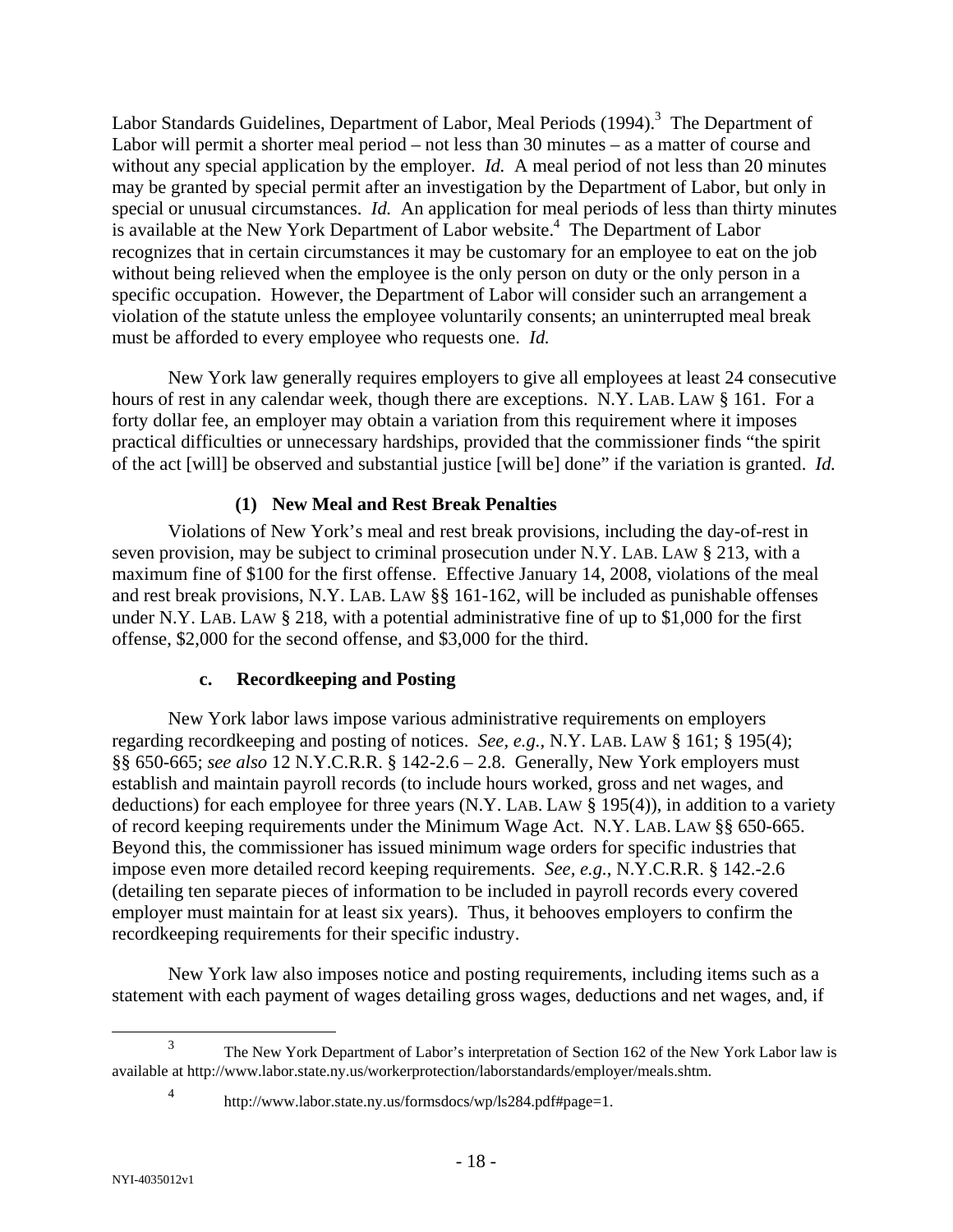requested by an employee, an explanation of how the wages were calculated, notice to employees of employer policies on wage payments and benefits, sick leave, vacation, personal leave, holidays, and hours, notice of a change in pay days, and specific notice regarding termination. N.Y. LAB. LAW § 195. In addition, employers are required to post certain posters regarding New York Labor law. *See, e.g.*, N.Y. LAB. LAW §§ 661 (requires posting of the New York minimum wage poster); § 198-d (requires certain employers to post copies of Labor Law Sections 193 and 196(d) regarding illegal deductions from wages and tips); 12 N.Y.C.R.R. § 142-2.8.

Compliance with these administrative requirements is mandatory, and employers who fail to properly do so face stiff penalties. *See* N.Y. LAB. LAW § 662(c) (failure to "keep the required records," "furnish such records," or "hinder or delay the commissioner," or a falsification of records is a class B misdemeanor for each day of violation); *see generally* § 196.

#### **4. Enforcement and Remedies**

Both individual employees<sup>5</sup> and the commissioner are entitled to bring an action to enforce New York's wage-and-hour laws. *See* N.Y. LAB. LAW §§ 198; 663. In either scenario, if the employee prevails, in addition to an award of the amount underpaid, a court may award costs and attorney's fees. N.Y. LAB. LAW §§ 198 (1), (1-a); 663. Additionally, where the court finds that "the employer's failure to pay the wages required … was willful, an additional amount as liquidated damages equal to twenty-five percent of the total amount of wages found to be due" will be awarded to the employee. N.Y. LAB. LAW § 198 (1-a); *see also* N.Y. LAB. LAW § 663.

In addition to damages, employers who violate the provisions of the New York labor statutes also face potential civil and criminal penalties. A civil fine of \$500 will be imposed by the commissioner in a civil action against employers who fail to pay wages as required by New York labor law. N.Y. LAB. LAW § 197. It is a class B misdemeanor in New York for an employer to (1) fail to pay the required minimum wage, and (2) "discharge or in any other manner discriminate[] against any employee" because the employee has (a) made a complaint to the employer or commissioner regarding possible violations of the wage-and-hour laws; (b) instituted a proceeding for violations of the wage-and-hour laws; or (c) testified or is about to testify in an investigation proceeding. N.Y. LAB. LAW § 662(1).

Moreover, the commissioner has the power to "institute proceedings on account of any criminal violation," (N.Y. LAB. LAW  $\S$  196(1)(c)) with criminal penalties to be assessed as follows:

 $\frac{1}{5}$ <sup>5</sup> The statutes do not require an employee to go through state administrative procedures before commencing a civil action. *See generally* N.Y. LAB. LAW §§ 198; 663.

Further, an employee who files a complaint regarding the payment of wages shall be notified of the anticipated process of the complaint, including investigation, potential civil and criminal penalties, and collection procedures, and, in the event criminal penalties are sought, shall be notified of the outcome of the prosecution. N.Y. LAB. LAW § 199-a.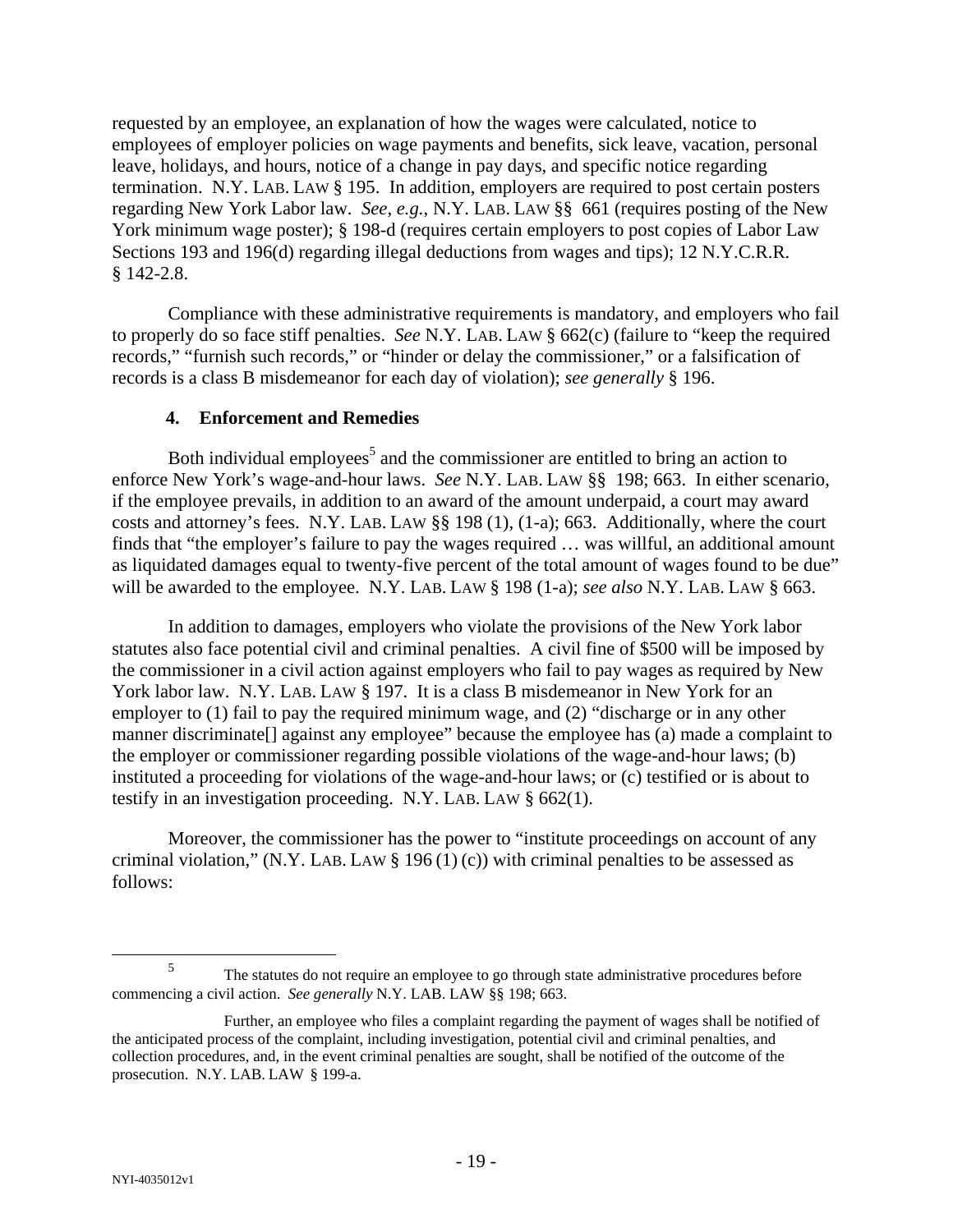- For the first offense, the employer "shall be guilty of a misdemeanor ... and upon conviction … shall be fined not less than five hundred nor more than twenty thousand dollars or imprisoned for not more than one year." N.Y. LAB. LAW § 198-a (1).
- If an employer commits a subsequent offense within six years of its conviction for any prior offense, the employer "shall be guilty of a felony … and upon conviction … shall be fined not less than five hundred nor more than twenty thousand dollars or imprisoned for not more than one year plus one day, or punished by both such fine and imprisonment, for each such offense." *Id.*

Note that the Commissioner, however, is not required to institute criminal prosecutions in every instance, "but he shall be deemed with discretion in such matters." N.Y. LAB. LAW § 196 (2).

The New York labor law generally provides for a six-year statute of limitations for violations of its provisions, including claims for wages, benefits, and wage supplements. N.Y. LAB. LAW §§ 198; 663.

#### **5. Current Issues:**

#### **a. Second Circuit Seeks Clarification on Definition of "Employee"**

The U.S. Court of Appeals for the Second Circuit recently deferred a ruling in *Pachter v. Bernard Hodes Group Inc.*, No. 06-3344, in light of uncertainty over state law as to whether an executive is an "employee" under New York's wage law, and if so, whether deductions from commissions are permissible under New York law. The plaintiff, Elaine Patcher, worked as an account representative with the title of vice president at a recruitment, marketing, and staffing services company. The plaintiff received commissions based on client billings and a service fee. According to detailed monthly commission statements, these commissions were subject to deductions including costs for an assistant, travel expenses, and penalties and account problems.

Before the trial court, plaintiff challenged the deductions as prohibited deduction from employee wages under New York Law. The defendant countered that, as an executive, plaintiff was not an employee under New York law, and further, that the so-called deductions were not taken from the commissions but used to calculate commissions in the first instance.

On appeal, the Second Circuit pointed to the New York Court of Appeals decision in *Gottlieb v. Kenneth D. Laub & Co.*, 82 N.Y. 2d 457 (1993), as the source of the confusion over who qualifies as an "employee" under New York law. In that opinion, the New York high court implied in dicta that, when it comes to service as an executive, manager, or administrator, there are categorical limits on who is considered an "employee" under New York labor law. State and federal courts are split on the proper interpretation of *Gottlieb*, creating uncertainty as to the proper interpretation of state law in the eyes of the Second Circuit.

The Second Circuit also found a lack of definitive guidance as to when a commission is "earned" by an employee under New York law. According to the Second Circuit, the New York courts have not addressed whether the common law approach – namely that commissions are earned upon sale in the absence of an agreement to the contrary – applies under New York law.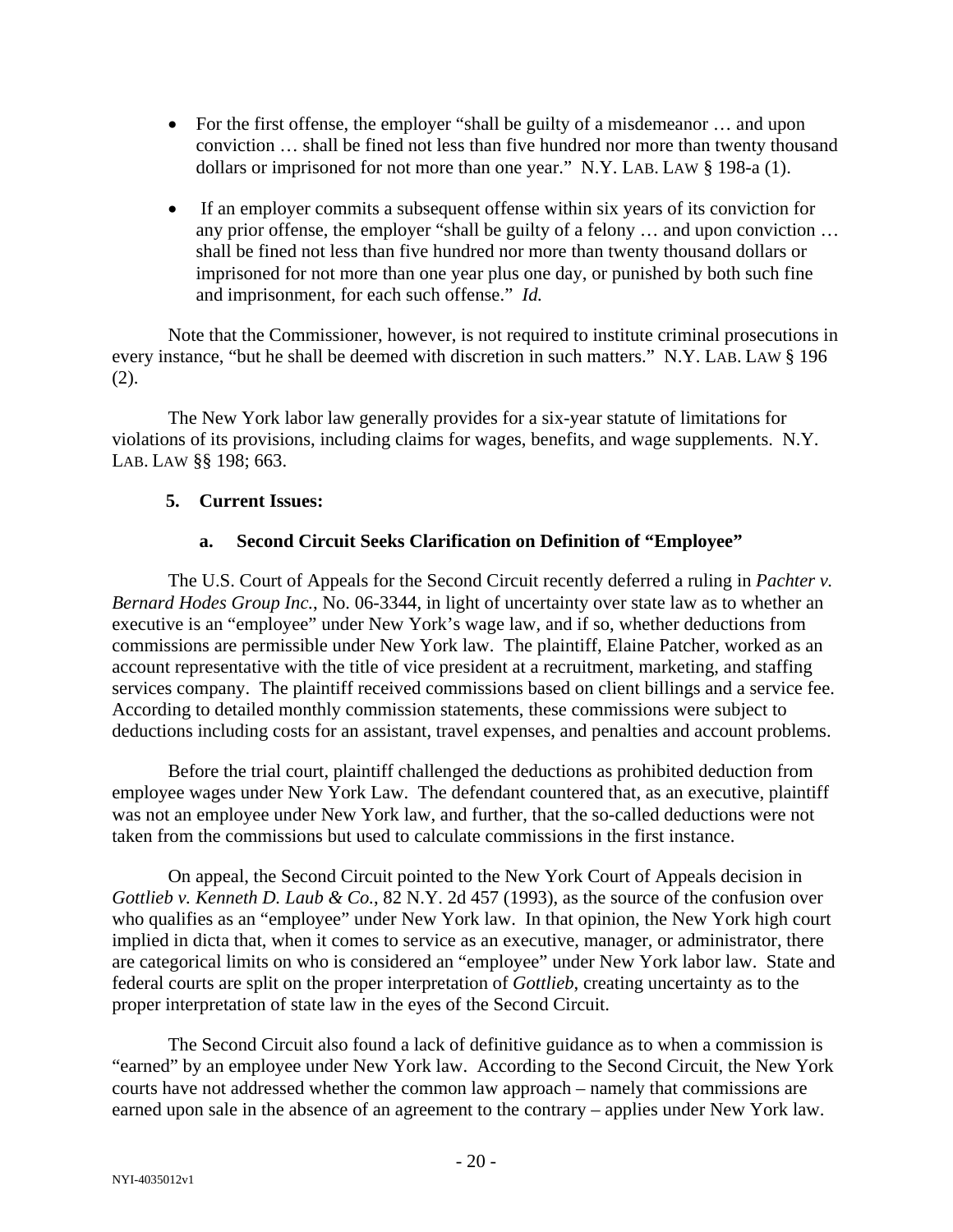According to the Second Circuit, if the common law approach does apply, the deductions to plaintiff's commission likely occurred after the sale and were likely improper.

Employers should take note of the pending clarification by the New York Court of Appeals on these two very important issues.

### **b. Commissioned Salespersons Terms of Employment Should Be in Writing**

Effective October 16, 2007, Section 191(c) of the New York Labor Law has been amended to require that the terms of employment of for commissioned salespersons be included in a written document signed by both the employer and the employee. The document must detail how wages, salary, drawing account, commissions, and other monies earned and payable are calculated, as well as what monies are earned and payable in the event the employment is terminated. The document must be retained by the employer for at least three years and be made available to the Department of Labor upon request. It behooves New York employers to strictly comply with these requirements because the law will now presume that the employee's recitation of the terms of the commission agreement is correct if the agreement is not reduced to writing.

# **II. FLSA COLLECTIVE ACTIONS VS. FRCP 23 CLASS ACTIONS**

Although individual actions are permitted under the wage-and-hour laws, there has been significant interest recently in class and collective actions. *See, e.g.*, Michael Orey, *Does Your Boss Owe You Overtime? Wage Wars*, BUSINESS WEEK, October 1, 2007, at 50. There are certain noteworthy differences in the way in which cases proceed under state versus federal law. Suits brought pursuant to the FLSA may be certified only under 29 U.S.C. § 216(b) and proceed on an opt-in basis only, known as a collective action, meaning that a putative class member is bound by the judgment only if he or she affirmatively elects to be part of the case. *See Edwards v. City of Long Beach*, 467 F. Supp. 2d 986, 992 (C.D. Cal. 2006). In order to ensure potential plaintiffs are aware of the suit and have an effective opportunity to opt-in, courts are authorized to facilitate the issuance of notice of the action to potential plaintiffs before resolving the ultimate certification question. *See Hoffman-La Roche, Inc. v. Sperling*, 493 U.S. 165, 170-72 (1989). Once notice has been issued, there is discovery and the court determines whether to certify the class, which requires the plaintiff to present sufficient evidence that he or she is "similarly situated" to putative class members. *See* 29 U.S.C. § 216(b); *see also Scott v. Aetna Servs., Inc.,* 210 F.R.D. 261, 264 (D. Conn. 2002) (quoting *Mooney v. Aramco Servs. Co.*, 54 F.3d 1207, 1214 ( $5^{\text{th}}$  Cir. 1995)).

Suits brought pursuant to state law are governed by Federal Rule of Civil Procedure Rule 23. Rule 23 differs from section 216(b) in certain significant aspects. Under Rule 23, plaintiffs must satisfy a multi-prong test: joinder is impractical; there are questions of law and fact common to the class; the plaintiff's claims are typical of those of the class; the plaintiff and his or her counsel will be adequate class representatives; class proceedings are superior to all other methods of resolving the matter at issue. *See* Fed. R. Civ. P. 23(a) & (b)(3). Rule 23 class actions are opt-out cases, and this test is designed to protect the due process rights of absent class members. In such opt-out cases, when a class is certified, a class member will be bound by any judgment unless he or she affirmatively declines to participate in the matter. *See Edwards*, 467 F. Supp. 2d at 989.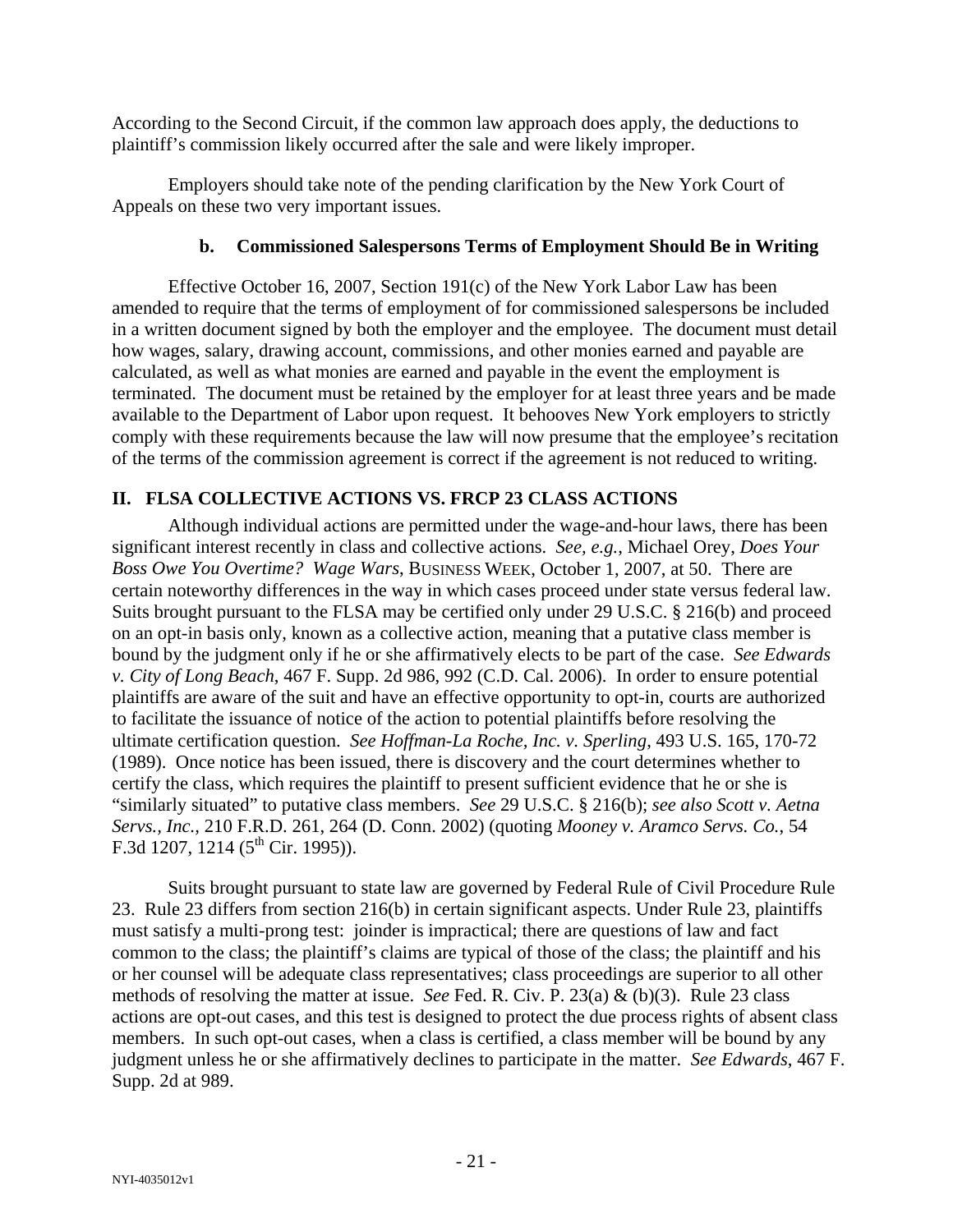### **III. PREVENTATIVE MEASURES FOR EMPLOYERS**

Employers should take heed to the wage-and-hour law requirements of both state and federal law, and note any industry specific requirements that may apply to them. There are certain basic steps employer can take to minimize their exposure to wage-and-hour claims. For example, many wage claims involve allegations that the employer has mischaracterized employees as exempt from federal or state overtime and minimum wage requirements. To minimize exposure to such claims, some suggested steps include:

- Informing employees of their employment status at the time of hiring (*e.g.* salaried exempt, non-salaried non-exempt);
- Reviewing job duties and ensure that exempt employees maintain job duties commensurate with the test for the applicable exempt classification;
- Ensuring that all exempt employees are properly paid on a salary basis; and
- Reviewing all policies relating to salary deductions or "docking" that may jeopardize employees' exempt status; and
- Reimbursing employees as soon as possible for inadvertent mistaken wage deductions.

In addition, many cases involve allegations that employees have been forced or pressured to work off-the-clock. Employers who wish to minimize exposure to such claims should consider the following:

- Review all time-reporting mechanisms and policies to ensure compliance with applicable law;
- Ensure that employer's policies on time keeping, lunch and break times are in a written form that can be understood by all employees;
- Require non-exempt employees to punch in immediately before beginning work and punch out upon completing work, and to do the same before unpaid meal breaks;
- Require employees to review and sign their time cards or time records and initial any changes;
- Institute an overtime policy providing that any work by a non-exempt employee in excess of forty hours in the workweek will be paid at the appropriate overtime rate; and
- Enforce all such policies once they are enacted.

Employers should also consider developing an employee-complaint system to address FLSA violations. Such a system will allow the employer to identify and resolve issues before they develop into litigation. Finally, employers contemplating an audit to review compliance with applicable wage-and-hour laws should also review how such audits are conducted. Audits